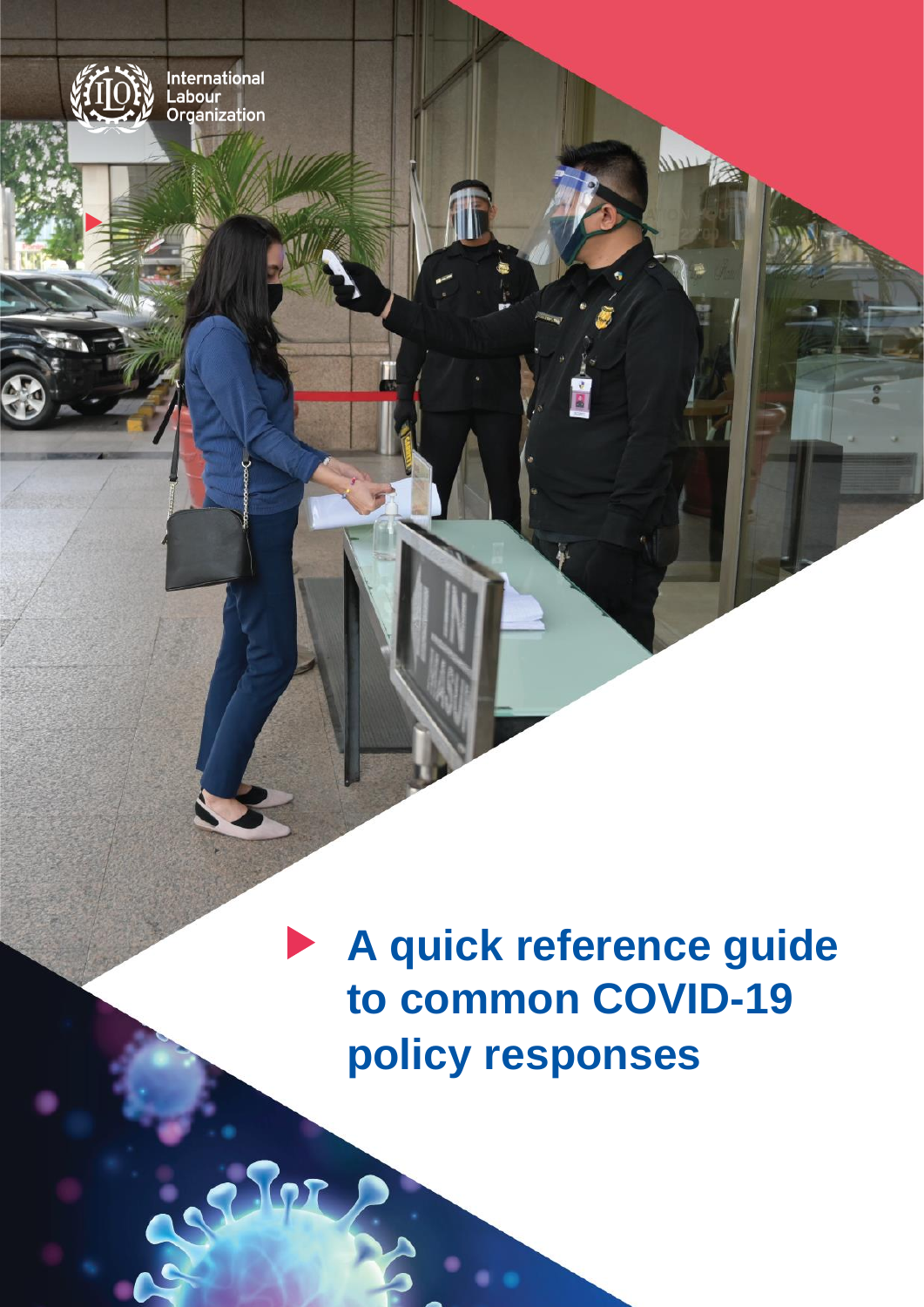Copyright © International Labour Organization 2020 First published 2020



This is an open access work distributed under the Creative Commons Attribution 4.0 International License (https://creativecommons.org/licenses/by/4.0/). Users can reuse, share, adapt and build upon the original work, as detailed in the License. The ILO must be clearly credited as the owner of the original work. The use of the emblem of the ILO is not permitted in connection with users' work.

Translations – In case of a translation of this work, the following disclaimer must be added along with the attribution: This translation was not created by the International Labour Office (ILO) and should not be considered an official ILO translation. The ILO is not responsible for the content or accuracy of this translation.

Adaptations – In case of an adaptation of this work, the following disclaimer must be added along with the attribution: This is an adaptation of an original work by the International Labour Office (ILO). Responsibility for the views and opinions expressed in the adaptation rests solely with the author or authors of the adaptation and are not endorsed by the ILO.

A quick reference guide to common COVID-19 policy responses/ International Labour Office, 2020

#### ISBN 9789220328804 (web PDF)

The designations employed in ILO publications, which are in conformity with United Nations practice, and the presentation of material therein do not imply the expression of any opinion whatsoever on the part of the International Labour Office concerning the legal status of any country, area or territory or of its authorities, or concerning the delimitation of its frontiers.

The responsibility for opinions expressed in signed articles, studies and other contributions rests solely with their authors, and publication does not constitute an endorsement by the International Labour Office of the opinions expressed in them.

Reference to names of firms and commercial products and processes does not imply their endorsement by the International Labour Office, and any failure to mention a particular firm, commercial product or process is not a sign of disapproval.

Information on ILO publications and digital products can be found at: [www.ilo.org/publns.](http://www.ilo.org/publns)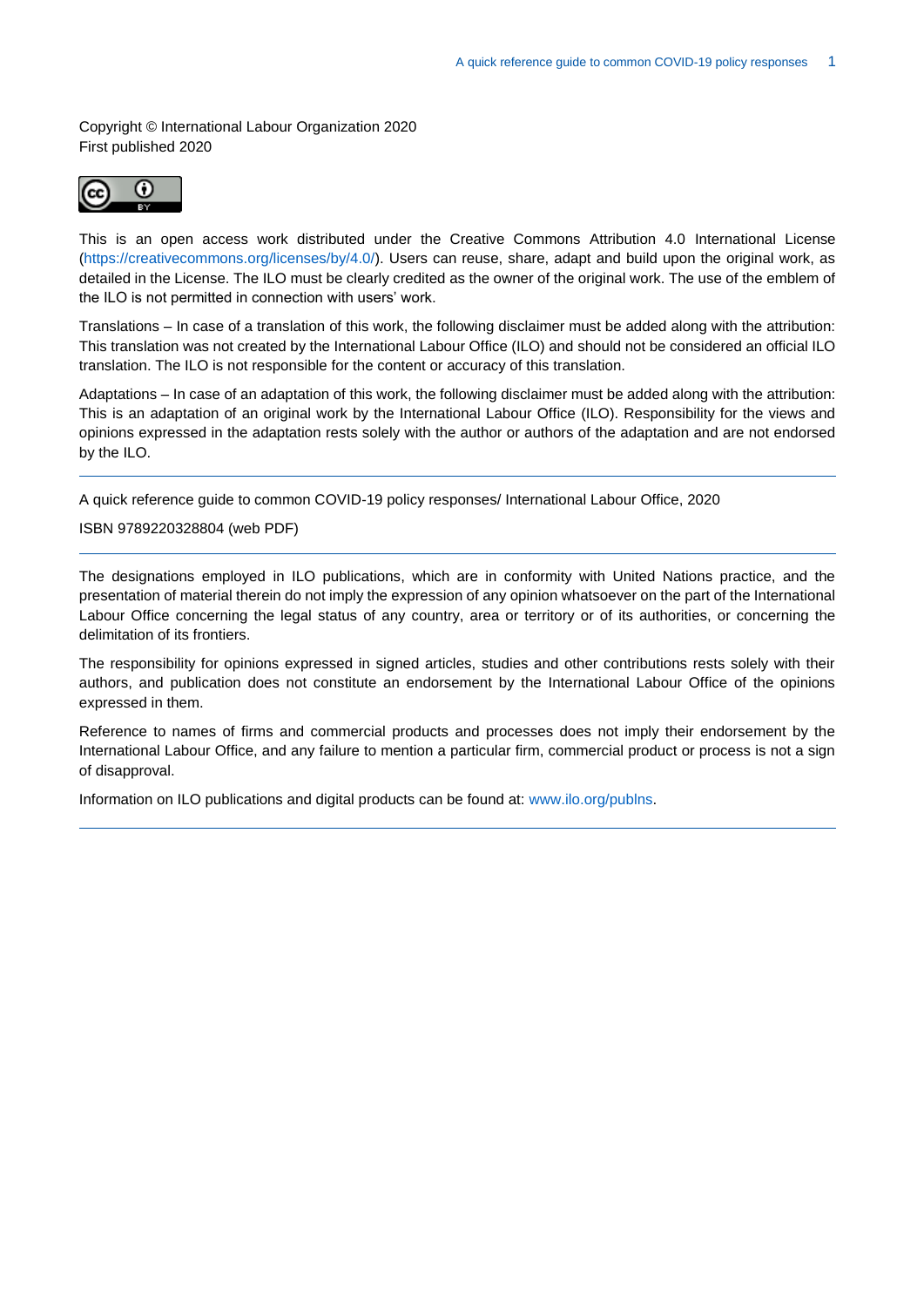# **Preface**

Employers' and business membership organizations (EBMOs) play a critical role in representing their enterprise and association members through policy advocacy with governments and relevant stakeholders on key labour and social issues that enable a competitive business environment. In addition, EBMOs need to provide information to their membership that enables them to make the right decisions to grow and sustain their businesses.

With the COVID-19 crisis putting extraordinary pressure on employers and private sector businesses to survive and continue to provide decent work, EBMOs have had to undertake rapid assessments of the impact of the pandemic on enterprise health and sustainability and feed this intelligence to governments with policy proposals so that economic stability and recovery measures are effective.

In response to those needs, a number of practical tools have been produced for EBMOs to use with their members, ranging from ways of dealing with COVID-related workplace issues, a business continuity tool, an enterprise survey tool and a back-to-work tool; and a number of issue-based policy guidance notes have been produced. Yet, there was still a need for a simple, easy to navigate overview of common policy measures implemented by governments in different parts of the world. This quick reference has been made available for EBMO in response to the COVID-19 pandemic with a focus on policy measures affecting business directly or indirectly. It assists EBMOs in their advocacy and policy work by providing examples of policy measures drawn from different regions, countries, sectors and development contexts with relevance to the Asia-Pacific region. The reference guide also includes a number of policy proposals advocated by EBMOs which have not yet been adopted.

In response to direct calls for this assistance from EBMOs in Asia-Pacific, this publication has been produced to provide a simple menu of common policy responses to the COVID-19 pandemic with a focus on policy measures affecting business directly or indirectly. While no analysis or evaluation is provided on the effectiveness of the policy measures referenced, the publication aims to assist EBMOs in their advocacy and policy work by providing examples drawn from different regions, countries, sectors and development contexts with relevance to the Asia-Pacific region.

Dartrayce Mare

**Deborah France-Massin** Director of Bureau for Employers' Activities (ACT/EMP)

**Graeme Buckley**

Director of Decent Work Team for East and Southeast Asia and the Pacific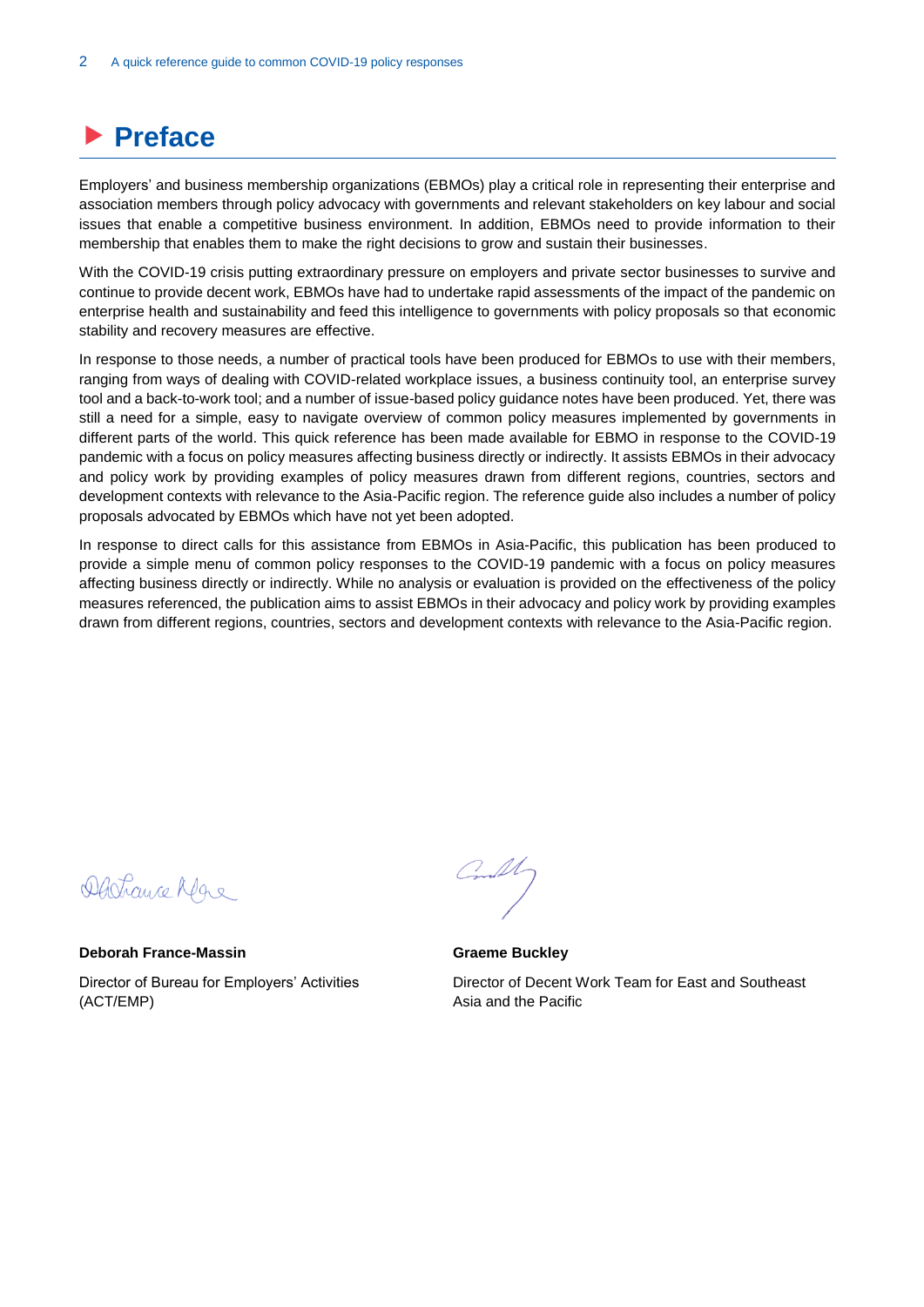# **Acknowledgements**

The contributions of employers' and business membership organizations were instrumental to the development of this report. In particular, we extend our appreciation to the Pacific Island Private Sector Organization and Fiji Employers Confederation for taking the time to share insights on their organizations' needs and efforts to develop policy response to COVID-19.

We thank the researcher, Miaw Tiang Tang for her contributions, expertise and thoughtful collaboration to elaborate this quick reference guide. The International Labour Organization (ILO) is grateful for her expertise and professionalism throughout the assignment.

We extend our thanks also to ILO colleagues who provided peer review and made technical contributions. From the Bureau for Employers' Activities, Sanchir Tugschimeg, Gary Rynhart, Luis Gonzalez, and Vladimir Curovic supported this effort. ILO colleagues from the Decent Work Team (DWT) for East and South-East Asia and the Pacific also provided technical inputs that enriched this guide. We thank these colleagues for their time and important contributions.

Finally, we express deep appreciation to the ILO team that led and coordinated the research, in particular Wade Bromley and Dong Eung Lee, Senior Specialists on Employers' Activities with ILO DWT for East and South-East Asia and the Pacific, and Ravi Peiris, Senior Specialist on Employers' Activities, ILO Decent Work Technical Support Team, New Delhi Office.

# **Disclaimer**

The designations employed in ILO publications and databases, which are in conformity with United Nations practice, and the presentation of material therein do not imply the expression of any opinion whatsoever on the part of the ILO concerning the legal status of any country, area or territory or of its authorities, or concerning the delimitation of its frontiers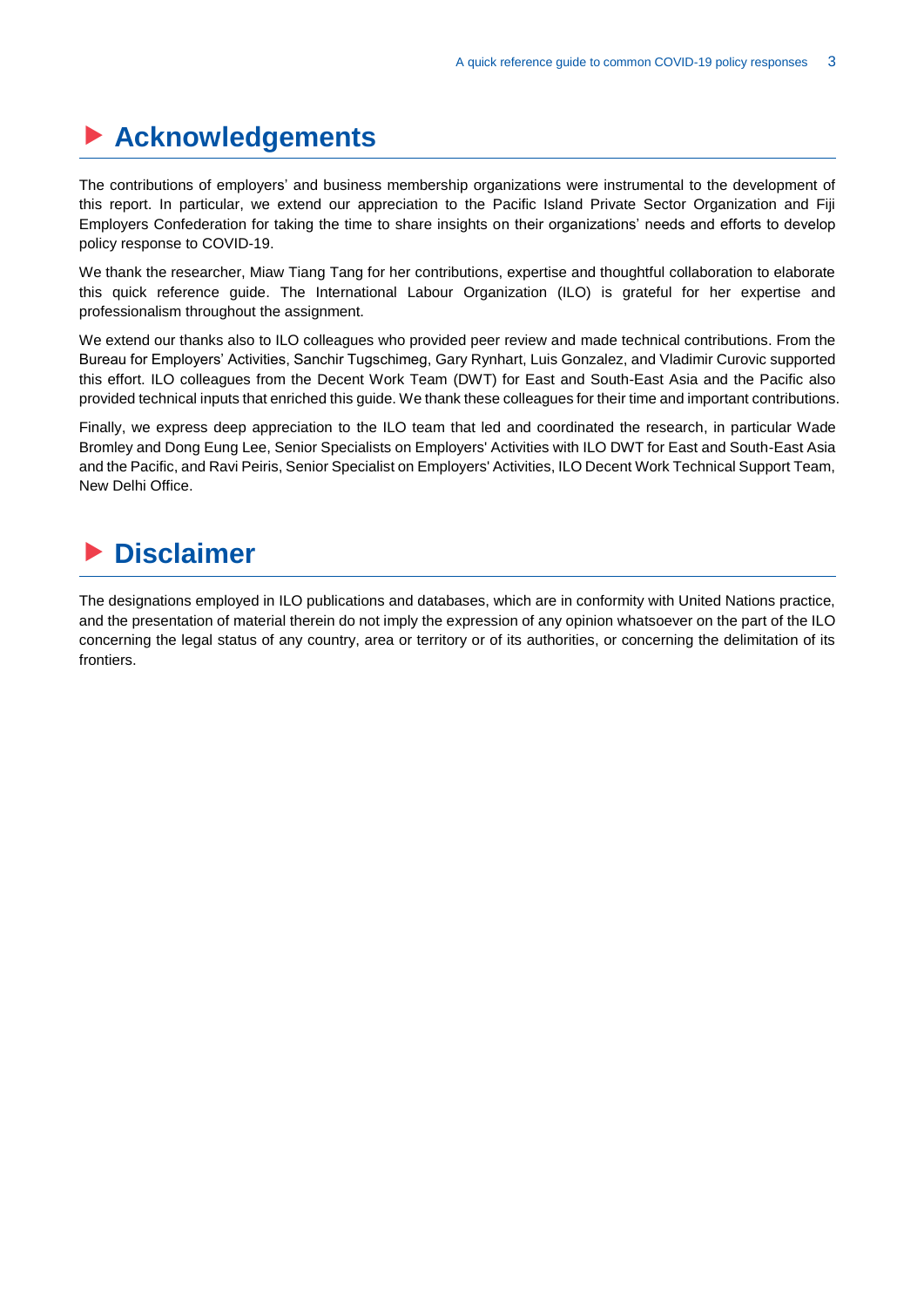# **Contents**

| <b>Introduction</b>                                                          | 6  |
|------------------------------------------------------------------------------|----|
| How to use this guide                                                        | 6  |
| Social dialogue and workplace cooperation                                    | 7  |
| <b>Survival phase</b>                                                        | 9  |
| 1. Employment measures                                                       | 9  |
| 1.1 Wage subsidies                                                           | 9  |
| 1.2 Job retention schemes                                                    | 10 |
| 1.3 Work sharing or short-time work schemes                                  | 10 |
| 1.4 Layoffs, furloughs and redundancy                                        | 11 |
| 1.5 Payment of wages and wage freezes                                        | 11 |
| 1.6 Targeted public employment programmes                                    | 11 |
| 2. Extending social protection                                               | 12 |
| 3. Supporting and sustaining enterprises                                     | 13 |
| 3.1 Debt deferral                                                            | 13 |
| 3.2 Direct loans and loan guarantees                                         | 13 |
| 3.3 Interest rate cuts                                                       | 14 |
| 3.4 Tax relief and social contribution deferrals                             | 14 |
| 3.5 Support for utilities, rental and other essential fixed costs            | 15 |
| 3.6 Investment incentives and facilitation for medical supplies and research | 16 |
| 3.7 Minimum wage                                                             | 16 |
| 3.8 Central resource for COVID-19 business information                       | 16 |
| 4. Extending support to self-employed people and the informal econom         | 17 |
| 4.1 Self-employed income support                                             | 17 |
| 4.2 Supporting the self-employed in the informal economy                     | 17 |
| 5. Facilitating temporary changes in work arrangements                       | 18 |
| 5.1 Extended paid sick leave, care leave or family leave                     | 18 |
| 5.2 Child care and child protection                                          | 19 |
| 5.3 Working from home and teleworking                                        | 19 |
| 6. Trade facilitation: export and import                                     | 20 |
| <b>Adjustment phase</b>                                                      | 21 |
| 1. Supporting the return to work                                             | 21 |
| 1.1 Reviewing work arrangements                                              | 21 |
| 1.2 Enhancing occupational safety and health at work                         | 21 |
| 2. Training and skill development                                            | 22 |
| 2.1 Technical and vocational education and training                          | 22 |
| 2.2 Training, reskilling and apprenticeships                                 | 22 |
|                                                                              |    |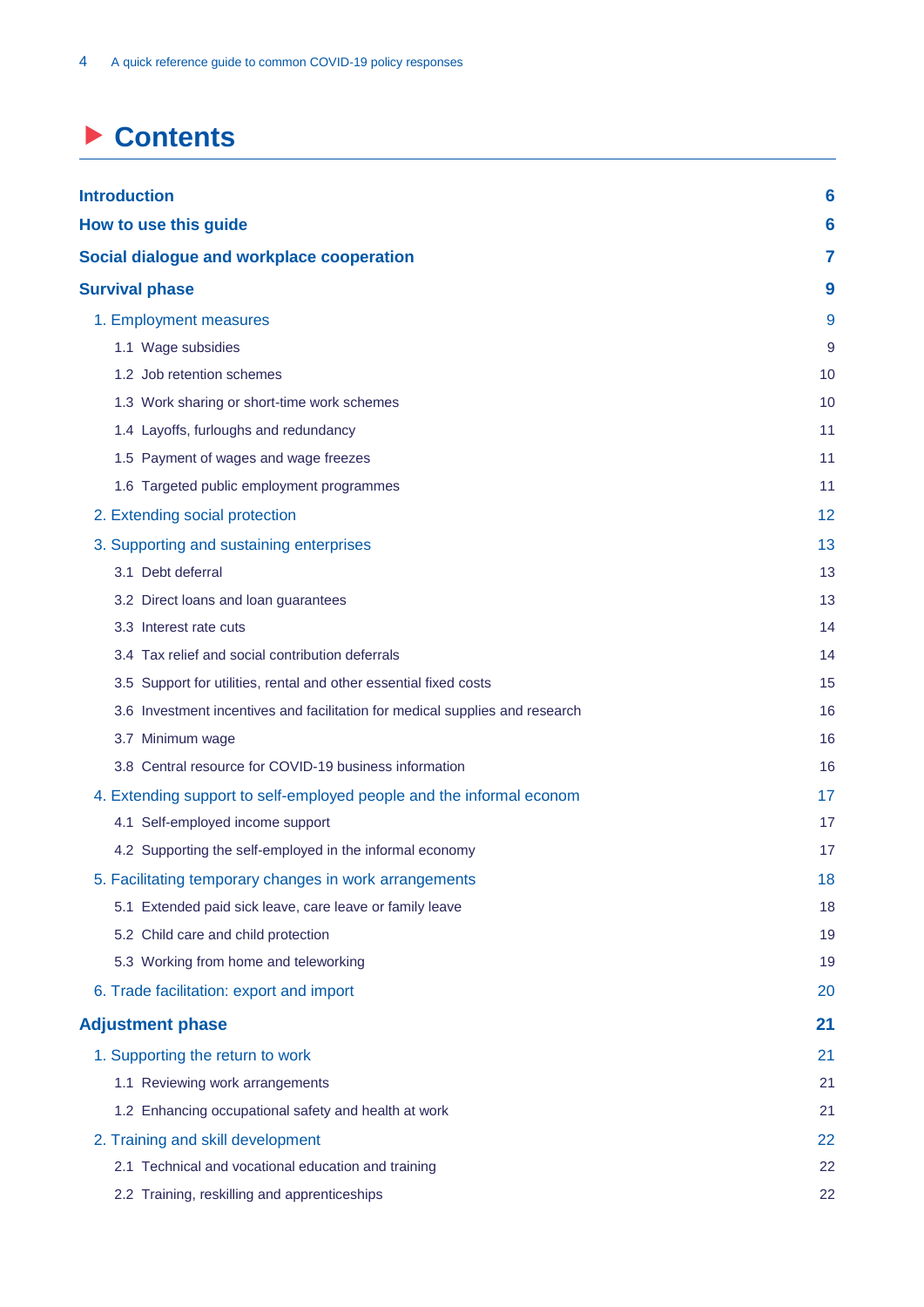| 3. Supporting the use of digital technology                                   | 23 |
|-------------------------------------------------------------------------------|----|
| 3.1 Expanding digital infrastructure                                          | 23 |
| 3.2 Developing digital literacy and dexterity                                 | 24 |
| 4. Promoting entrepreneurship and innovation                                  | 24 |
| 5. Specific measures to support employment-intensive and/or growth industries | 25 |
| 6. Supporting small-scale cross border trade                                  | 25 |
| 7. Public procurement                                                         | 26 |
| <b>Recovery phase</b>                                                         | 27 |
| 1. Easing border control and protecting public health                         | 27 |
| 2. Promoting investment                                                       | 27 |
| 2.1 Attracting investment                                                     | 27 |
| 2.2 Incentives and facilitation to restore international trade                | 27 |
| 2.3 Export credit insurance schemes                                           | 28 |
| 3. Promoting labour market flexibility                                        | 28 |
| 4. Investing in productivity                                                  | 29 |
| 4.1 Productivity                                                              | 2g |
| 4.2 Education and skill development                                           | 29 |
| 4.3 Research and development                                                  | 29 |
| 4.4 Leveraging technology                                                     | 29 |
| 5. Promoting business resilience                                              | 30 |
| 6. Greening the recovery                                                      | 31 |
| 7. Revisiting social protection                                               | 31 |
| 8. Transitioning to the formal economy                                        | 31 |
| 9. Public-private partnerships                                                | 32 |
| 10. Improving public administration, coordination and transparency            | 32 |
| 10.1 Coordination across government and between sectors                       | 32 |
| 10.2 Conduct scenario planning                                                | 32 |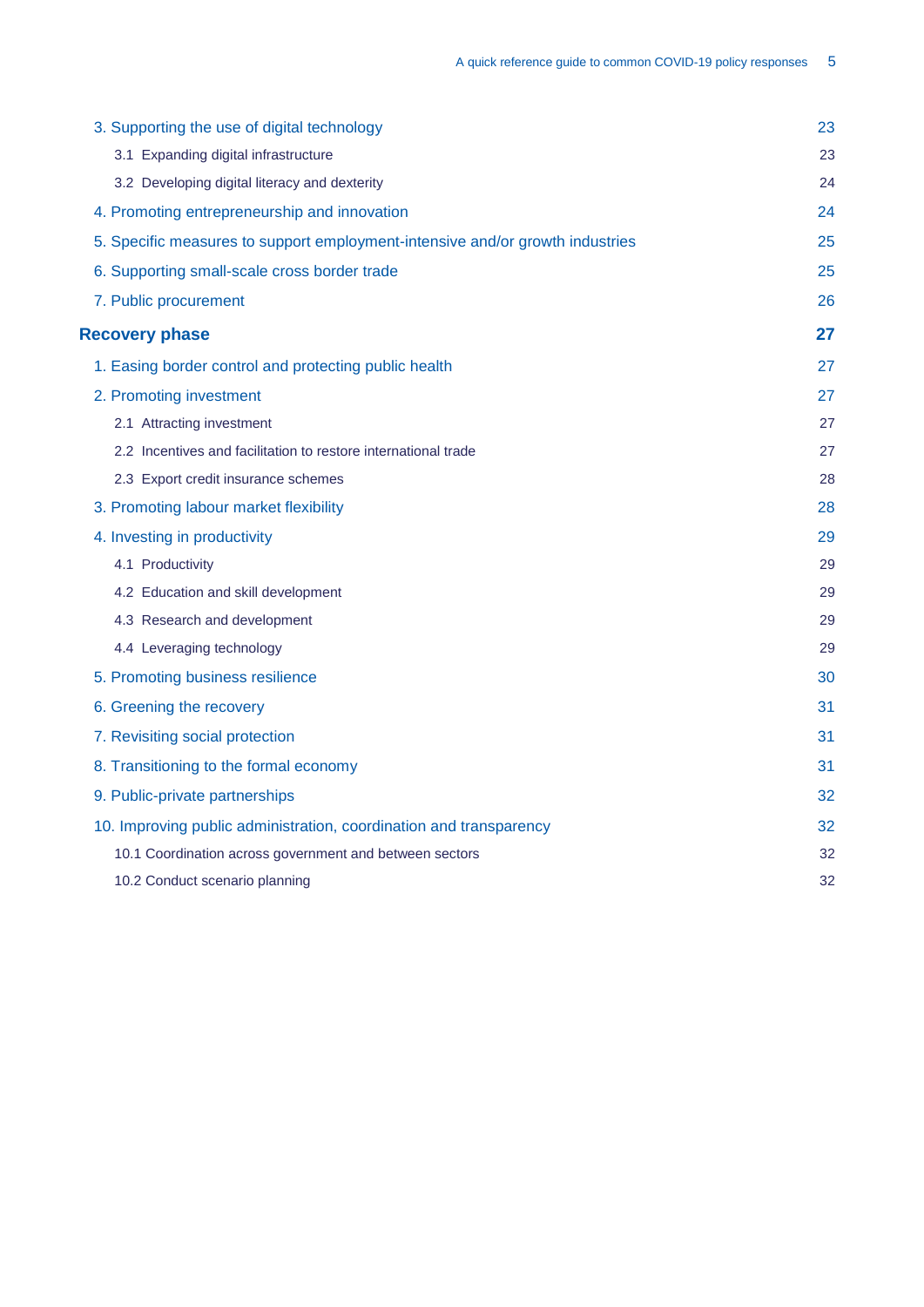# <span id="page-6-0"></span>**Introduction**

The COVID-19 pandemic has devastated the world of work, affecting people's lives, health and well-being, and it has had a dramatic effect on enterprises, jobs and livelihoods throughout the world. This public health crisis has also generated massive economic and social disruption in every country.

Governments have taken unprecedented measures to combat the spread of the virus and to protect people's lives. Lockdowns and other restrictive measures, however, have had a deep impact on economies, job markets and societies, and the global economy is sliding into a recession. Supply chains are disintegrating, sectors are collapsing, enterprises are closing, and more and more workers are losing their incomes and livelihoods. Many micro and small enterprises are at risk of bankruptcy.

To ameliorate those detrimental consequences, most countries have deployed large-scale fiscal and monetary packages to stimulate the economy and protect people's income and well-being. Recognizing the importance of keeping business going, governments are helping enterprises cope by offering employment subsidies, cost subsidies, and tax payment delays as well as other measures to rebuild the economy and recover from the crisis.

The success of the recovery will depend critically on policies enacted during the crisis. Different phases of the pandemic require different policy responses, and governments must find the right policy balance. Interventions must be sustained and implemented on the right scale. Social dialogue at both the national and workplace levels, is critical at all stages of the pandemic to develop effective policy responses and sustainable solutions to the various issues emerging in the wake of COVID-19.

# <span id="page-6-1"></span>▶ How to use this guide

This reference guide provides a menu of common policy measures implemented by governments from different parts of the world in response to the COVID-19 pandemic with a focus on policy measures affecting business directly or indirectly. It assists employers' and business membership organizations (EBMOs) in their advocacy and policy work by providing examples of policy measures drawn from different regions, countries, sectors and development contexts with relevance to the Asia-Pacific region. This guide also includes a number of policy proposals advocated by EBMOs which have not yet been adopted.

For ease of reference, the policy measures have been arranged and categorized according to three phases of the pandemic response: survival, adjustment and recovery, although some policy measures are relevant in more than one phase. Given the rapid pace of developments, this guide is a living document, meaning it will be updated periodically and used by EBMOs themselves to track developments. For the latest policy developments and further examples organized by country, EBMOs can review the [ILO COVID-19 country policy responses](https://www.ilo.org/global/topics/coronavirus/country-responses/lang--en/index.htm) platform, the [IMF](https://www.imf.org/en/Topics/imf-and-covid19/Policy-Responses-to-COVID-19)  [COVID-19 policy tracker,](https://www.imf.org/en/Topics/imf-and-covid19/Policy-Responses-to-COVID-19) or the [OECD COVID-19 policy tracker.](https://www.oecd.org/coronavirus/country-policy-tracker/)

For guidance and support on putting forward recommendations on COVID-19 to governments, unions and other stakeholders, EBMOs may review the COVID-19 [EBMO public statement template.](https://www.ilo.org/actemp/publications/WCMS_740218/lang--en/index.htm)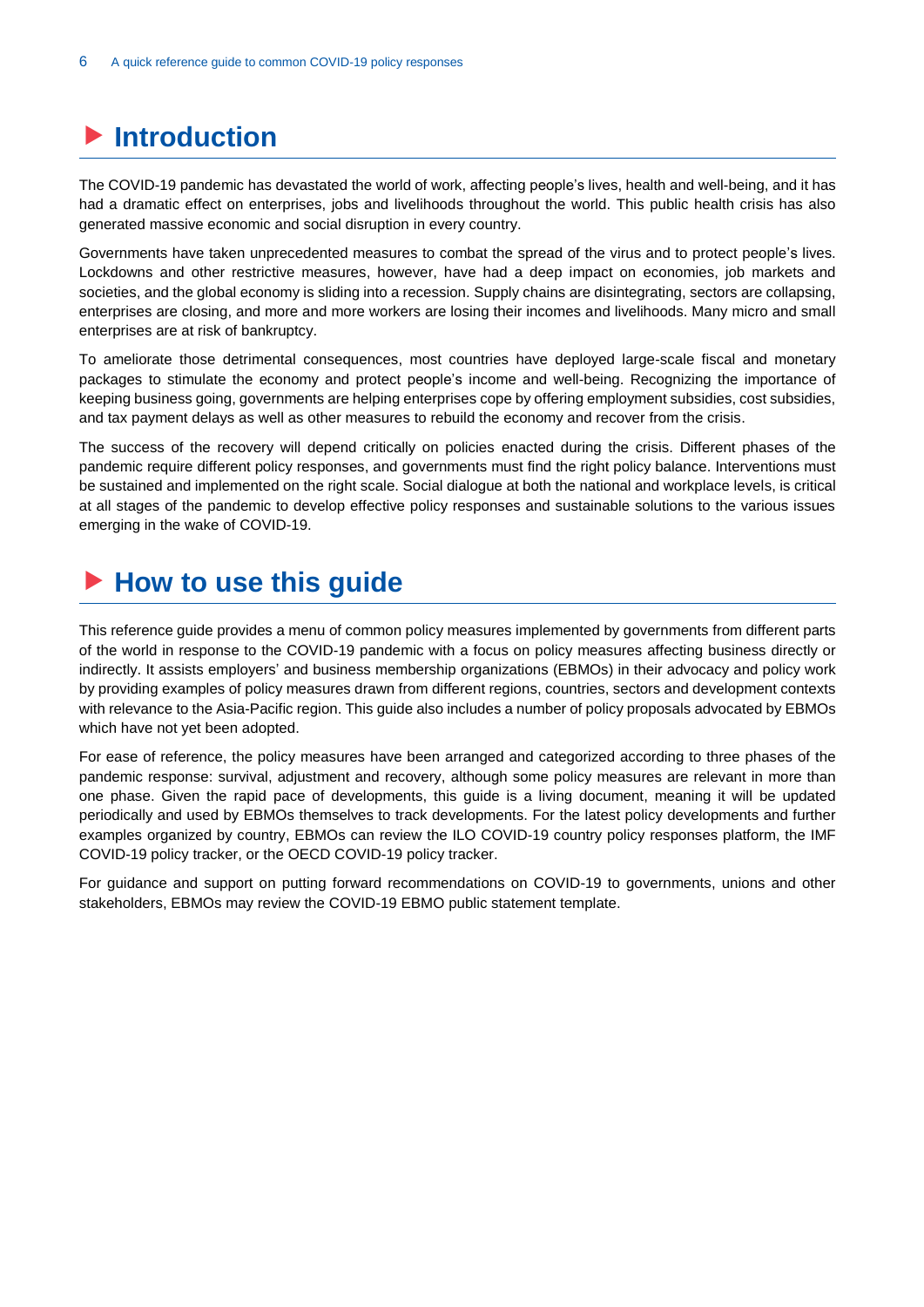# <span id="page-7-0"></span>**Social dialogue and workplace cooperation**

Social dialogue and workplace cooperation can be drivers for economic and social resilience, competitiveness, stability and inclusive growth and development. Globally, EBMOs and workers' organizations contribute to achieving solutions and building social cohesion and rule of law. Partnerships between social partners can support good governance, and peace and stability, and they can boost economic and social progress. Even when countries experience disruptive situations, such as a pandemic, natural disaster, conflict or social unrest, the individual and collective efforts of social partners can contribute to improved stability and inclusive economic, social and political development. 1

Each country situation and each industry is different. There is no "one-size fits all" dialogue, and all forms and levels of social dialogue and workplace cooperation have a role to play. <sup>2</sup> At the national and sectoral levels, with the advances in technology and digital transformations that have resulted from COVID-19, policymakers can use video conferencing platforms and social media applications to engage social partners and other stakeholders. Support may also be required to assist EBMOs and workers' organizations to transition towards digital approaches to membership engagement, consultation and social dialogue.

In **Denmark**, to avoid large-scale redundancies, a tripartite agreement was concluded on 14 March 2020 between the Government, the Danish Confederation of Trade Unions and the Danish Employers' Confederation. It provides a State-financed temporary salary compensation scheme for employers at risk of large-scale redundancies. For employees at risk of redundancy, the State pays the employer 75 per cent of the monthly salary, and 90 per cent of hourly wages for every full-time employee, up to a maximum of DKK 30,000. Employees must take five days of holidays and/or time off during the salary compensation period. In return, their employment cannot be terminated.

Source: Mette Soested and Natalie Videbaek Munkholm[, "COVID-19 and Labour Law: Denmark",](https://illej.unibo.it/article/view/10803) *Italian Labour Law e-Journal,* Vol. 13 No. 1S, 2020.

In **Singapore**, the Ministry of Manpower, the National Trade Union Congress and the Singapore National Employers Federation signed a tripartite advisory statement on managing excess manpower and responsible retrenchment (updated in March 2020). The statement invites enterprises to use retrenchment as a last resort, only after all other options have been explored and deemed inapplicable. Alternatives to retrenchment include the training of employees to upgrade their skills; redeployment of employees to other parts of the enterprise; flexible work schedules and short workweeks; wage adjustments following social dialogues; and unpaid leave. The document indicates, "where there is a need to implement any of the measures, the principle of leadership by example, close consultation and transparency should prevail. Employers should engage and communicate with unions and employees. The measures should be regularly reviewed to assess whether they remain necessary and whether other measures are required". It further states that if an enterprise is unionized, the relevant union(s) should be consulted as early as possible on these measures. Then the Government allocated a "Resilience Budget" to support workers, stabilize enterprises and build resilience to social distancing measures and workplace closures.

Source: Ministry of Manpower, Singapore.

- In **Italy,** a tripartite "Joint Protocol for the regulation of measures to combat and contain the spread of COVID-19 at the workplace" was signed on 14 March 2020 between the Government and social partners, and it will be implemented in all enterprises and workplaces involving the participation of workers' representatives. The Protocol contains 13 action points including social safety nets, smart working arrangements and overall measures aimed at maintaining economic activity while ensuring a safe working environment. It also calls upon the social partners to further specify these measures by industry/sector.
- In the **Republic of Korea**, as early as 6 March 2020, the Government and social partners issued a tripartite declaration to overcome the COVID-19 crisis with measures to preserve employment and protect the workers

<sup>1</sup> ILO, "Managing Conflicts and Disasters: [Exploring Collaboration between Employers' and Workers' Organizations"](https://www.ilo.org/global/publications/books/WCMS_741421/lang--en/index.htm), 2020.

<sup>&</sup>lt;sup>2</sup> ILO, ["The need for social dialogue in addressing the COVID-19 crisis"](https://www.ilo.org/global/about-the-ilo/how-the-ilo-works/departments-and-offices/governance/WCMS_743640/lang--en/index.htm), ILO brief, May 2020.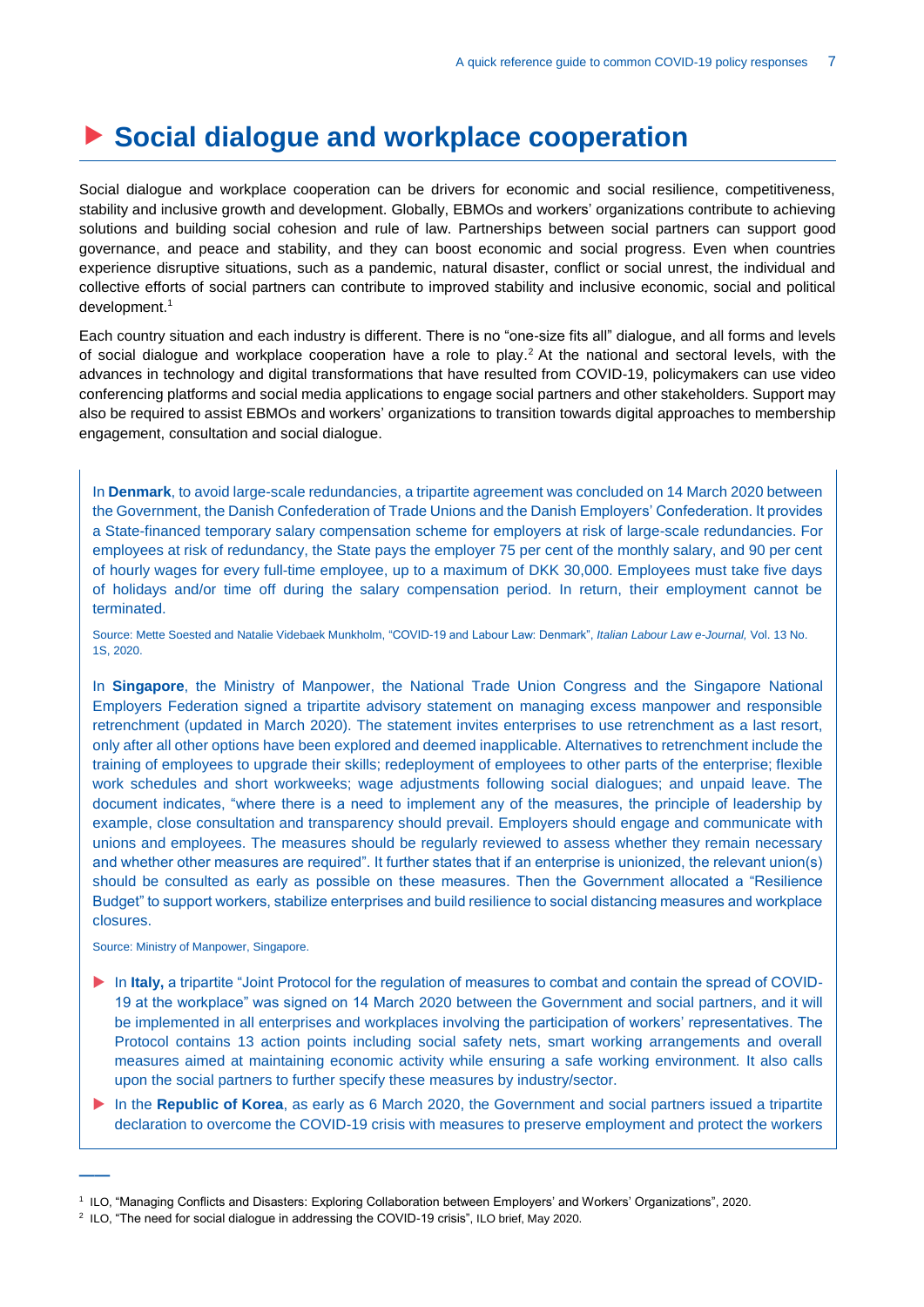most exposed to the virus and also ease the tax burden on small enterprises. This was complemented by a "Health Care Sector Tripartite Agreement" signed on 19 March 2020. The agreement specifies obligations for labour and management to promote occupational safety and health and patient safety, stop the propagation of the virus, prevent exhaustion of medical staff, improve the working environment in health-care facilities and preserve employment in the sector.

In **Sri Lanka**, a tripartite task force chaired by the Minister of Skills Development, Employment and Labour was formed in March 2020 to manage the labour market impacts of COVID-19. Through the task force dialogues, employers' organizations agreed to pay workers' full salaries in March and April 2020. A tripartite agreement was reached later to prorate wages in situations where workers cannot be simultaneously deployed due to health restrictions or operation limitations.

Source[: ILO COVID-19 country policy responses](https://www.ilo.org/global/topics/coronavirus/country-responses/lang--en/index.htm) platform.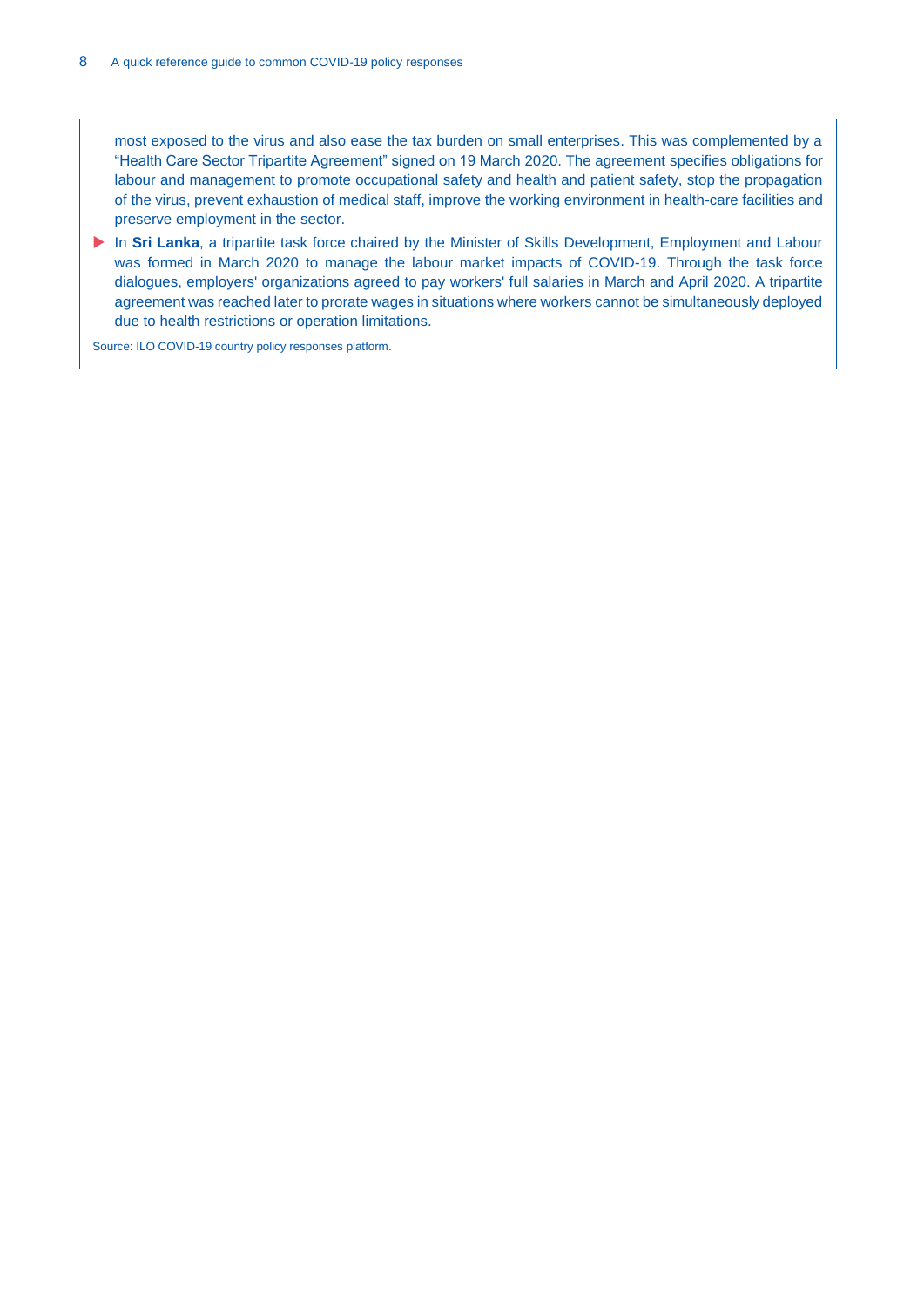# <span id="page-9-0"></span>**Survival phase**

This section contains a suite of policy measures for immediate crisis response and short-term relief. In this phase it is particularly important to keep supply chains flowing, especially health care and food supplies, and prevent enterprise closures, protect against the loss of jobs and income and remove unnecessary barriers, including export restrictions and other trade barrier that could worsen the situation. Immediate stimulus packages are needed to strengthen the health sector while mitigating the impact on economies and labour markets through the provision of financial relief for enterprises and income support for workers.<sup>3</sup>

Interventions should build on existing institutions, while steering workers and enterprises to facilitate a sustainable recovery. <sup>4</sup> Measures in support of formal enterprises should be executed alongside measures to help micro and small enterprises in the informal sector that have limited capacities and resilience.

Many countries have reacted promptly to the COVID-19 crisis with an unprecedented scope and scale of measures including investments in health care, income support, job retention schemes and business facilitation. The ILO reported that by the end of May 2020, over 90 countries had introduced or announced fiscal measures totalling over US\$10 trillion, while a similar number of countries have cut interest rates following the outbreak. <sup>5</sup> The following are some of the common immediate and short-term measures implemented by countries around the globe.

# <span id="page-9-1"></span>**1. Employment measures**

Employment related policies and packages to support enterprises and protect workers from employment risks and boost new employment opportunities have been implemented by many countries as immediate response to the pandemic. Popular measures include employment or job retention schemes, wage subsidies, incentives for work sharing and shorter working hours, cash grants, the provision of low interest loans and the temporary suspensions of tax payments and social security contributions.

### <span id="page-9-2"></span>**1.1 Wage subsidies**

Wage subsidies are the most widely used employment protection measure. They are implemented through direct subsidies or reimbursements to enterprises for all or some portion of the worker's salary when revenue and profit are reduced by a crisis. Wage subsidies provide incentives to employers to keep workers on the payroll even as business activities decrease. Wage subsidies can be costly but tend to contribute to a faster recovery for enterprises by enabling them to retain a qualified workforce and minimizing their layoffs and rehiring costs.<sup>6</sup> It is effective as a temporary and complementary measure to wider policy interventions in preserving jobs and stimulating the economy.

- In **New Zealand**, enterprises with a decline in actual or predicted revenue of 30 per cent or more per month due to COVID-19 are eligible to apply for the wage subsidy for up to 12 weeks per employee, with the condition that workers named in the application must be retained for the period of the subsidy. The subsidy is a flat rate of NZD 585.80 for employees working 20 hours or more per week before the crisis (full-time), and NZD 350 for employees working up to 20 hours per week (part-time).
- In **Botswana**, the wage subsidy programme was available for citizen employees from April until June 2020. Employers receiving the benefits were not allowed to retrench their employees. Eligible employers received a subsidy of 50 per cent of the employee's monthly wages, ranging from BWP 1,000 – BWP 2,000 per month.
- In **Cook Islands**, registered enterprises that demonstrate a 30 per cent decline in their business since 1 March 2020 could apply for the wage subsidy, equivalent to the minimum wage for a 35-hour work week for up to three months. The subsidy was provided on the condition that enterprise would keep the worker on the payroll.

Source: ILO, ["Appendix: Country Examples",](https://www.ilo.org/wcmsp5/groups/public/---ed_protect/---protrav/---travail/documents/publication/wcms_745667.pdf) in Temporary Wage Subsidies, 2020.

<sup>3</sup> ILO[, "A policy framework for tackling the economic and social impact of the COVID-19 crisis",](https://www.ilo.org/wcmsp5/groups/public/---dgreports/---dcomm/documents/briefingnote/wcms_745337.pdf) ILO brief, May 2020.

<sup>4</sup> UN, ['The World of Work and COVID-19',](https://www.ilo.org/employment/Informationresources/covid-19/other/WCMS_748323?lang=en) Policy Brief, June 2020.

<sup>5</sup> ILO, "COVID-19 and the world of work", fifth edition, 2020.

<sup>6</sup> ILO[, "Temporary Wage Subsidies",](https://www.ilo.org/global/topics/wages/publications/WCMS_745666/lang--en/index.htm) 2020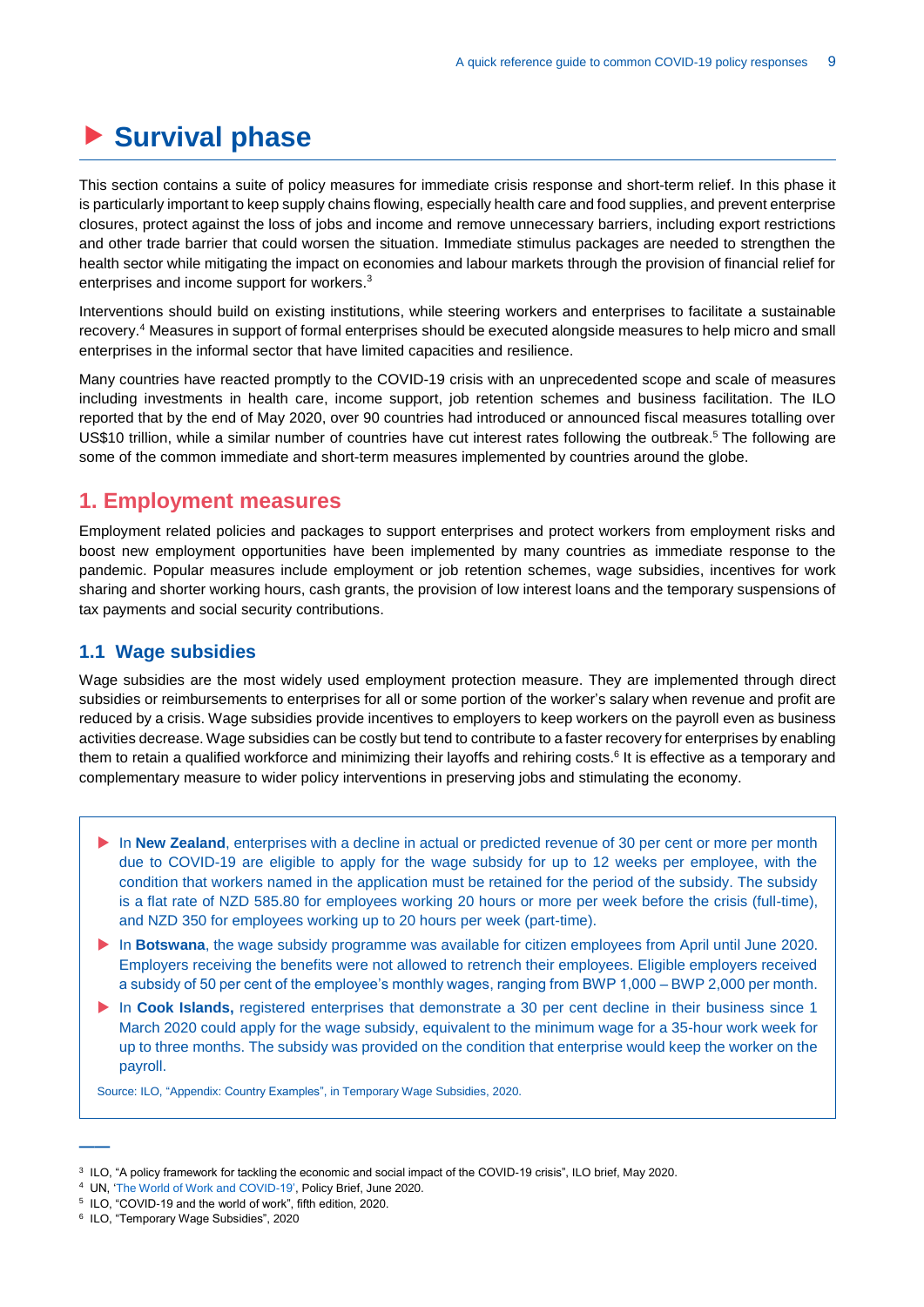## <span id="page-10-0"></span>**1.2 Job retention schemes**

Similar to wage subsidies, job retention schemes have been implemented by many countries to help employers to retain workers and continue to pay their salary during the COVID-19 crisis so they will be able to get back to work quickly after the pandemic. The aim is to prevent loss of income for workers who are already employed. The schemes provide cash grants, low-interest loans, or tax credits for all eligible enterprises that maintain payroll at the pre-COVID-19 level. Such measures are suitable for enterprises of all sizes and help to preserve employment relationships that will facilitate the recovery phase.<sup>7</sup>

Different countries have implemented the schemes in various ways: some countries do not allow employers to lay off or terminate workers during the assistance period while others allow employers to lay off workers temporarily and claim a cash grant to be distributed to the workers, with the guarantee that those workers will return to work when the situation improves.

In **Australia**, the Government has implemented the AUD 130 billion **Job Keeper Scheme** to enable enterprises significantly impacted by COVID-19 to continue paying their employees. This assistance supports enterprises to maintain their workforce and quickly restart when possible. Affected enterprises can claim a payment of AUD 1,500 per fortnight per eligible employee and they must pay at least this amount to each eligible employee.

Source: Employee Matters[, "Federal Government Job Keeper Scheme Explained",](https://www.employeematters.com.au/the-federal-government-jobkeeper-scheme-explained/) 2020.

In **Malaysia**, the Government launched the **Employee Retention Programme** to provide financial assistance of 600 Malaysian ringgit per month (up to six months) to employees whose monthly salary is less than 4,000 ringgit and who agree to take up to six months unpaid leave (and at least 30 days) from 1 March 2020. The Government also launched the **Wage Subsidy Programme**, which provides subsidies of up to 1,200 ringgit a month to eligible employers for each employee earning 4,000 ringgit and below for a period of three months. An employer who receives the benefit must ensure there is no retrenchment, wage reduction or unpaid leave, and must agree to retain the employee for at least six months.

Source: Round Table Consultancy, ["Employee Retention Programme \(ERP\) and Wage Subsidies Programme \(WSP\)"](https://roundtableconsultancy.com/employee-retention-programme-erp-and-wage-subsidy-programme-wsp/), 16 April 2020.

#### <span id="page-10-1"></span>**1.3 Work sharing or short-time work schemes**

Work sharing or short-time work is a reduction of an employee's working time to spread a reduced volume of work over the same number of workers to avoid layoffs. It is a government scheme that assists employers during temporary drops in demand or production or other economic difficulties by providing workers with a subsidy proportional to the reduction in hours. Short-time work schemes have been negotiated between social partners, and various European countries are implementing them in response to the pandemic<sup>8</sup> to help stabilize employment and support workers' incomes.

In **Germany**, the *Kurzarbeit* (short-time work) scheme enables enterprises that were drastically affected by an economic downturn to either send their workers home or significantly reduce their hours without having to lay them off. The Government will pay 60 per cent of the salary workers received before the crisis, or 67 per cent if they have children.

In March 2020, the parliament expanded the short-time work scheme, making it available to enterprises if a minimum of 10 per cent of their workforce is affected, compared to the previous minimum of 30 per cent. The Government expects up to 2.35 million people to receive this benefit, costing the state at least €10 billion (US\$11.1 billion).

<span id="page-10-2"></span>Source: Deutsche Welle[, "Short-time work: A vital tool in Germany's economic armory against coronavirus",](https://www.dw.com/en/short-time-work-a-vital-tool-in-germanys-economic-armory-against-coronavirus/a-52952657) 2020.

<sup>8</sup> Ibid

<sup>&</sup>lt;sup>7</sup> ILO, ["A policy framework for tackling the economic and social impact of the COVID-19 crisis"](https://www.ilo.org/global/topics/coronavirus/impacts-and-responses/WCMS_745337/lang--en/index.htm), ILO brief, May 2020.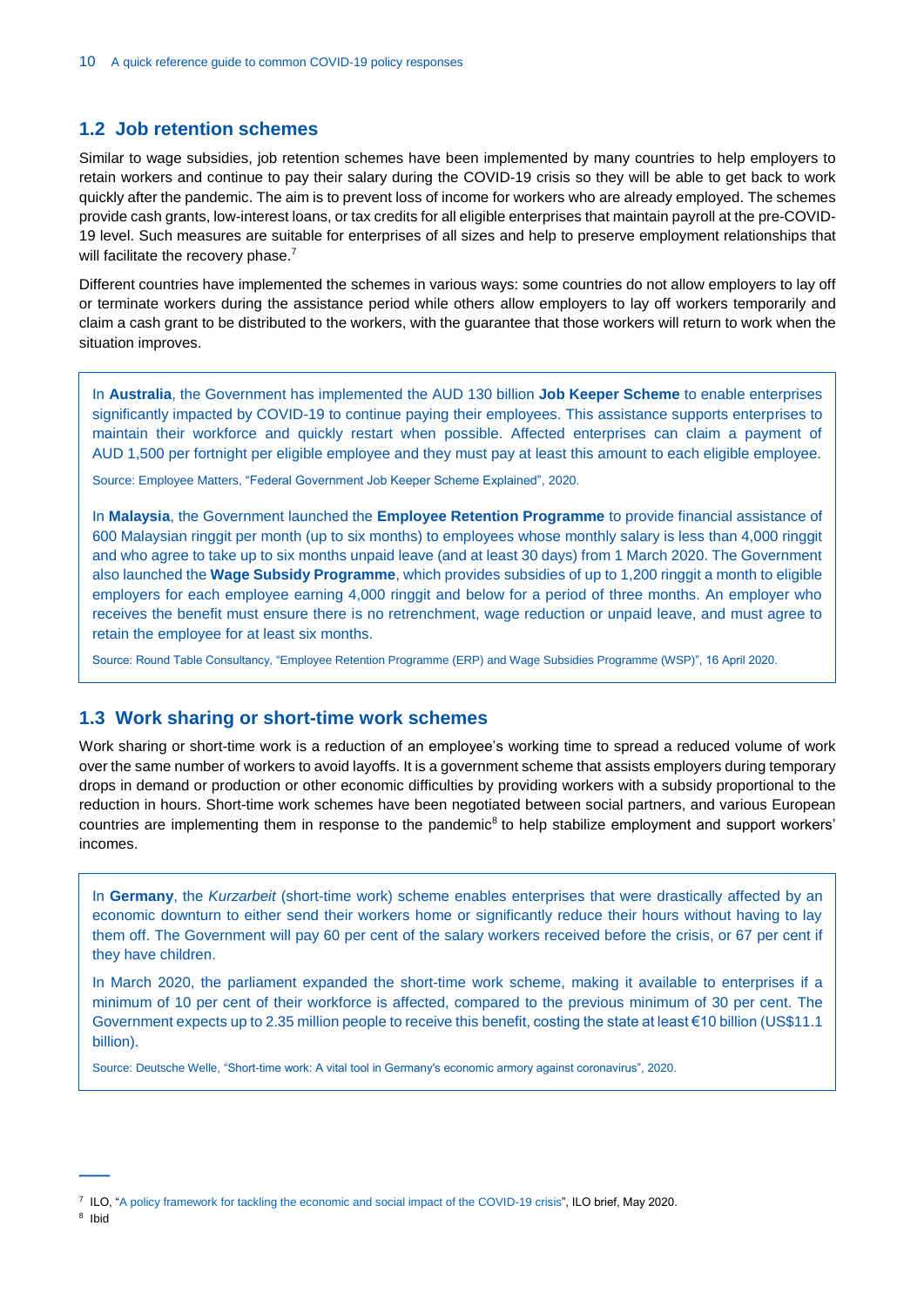Several industry-level collective agreements have been concluded between trade unions and employers' associations increasing the legal short-time work compensation. Examples include: film industry (100 per cent of net wages); metalworking 80–97 per cent); chemicals (90 per cent); automotive craft (KfZHandwerk) (90 per cent); systems-based food catering sector (Systemgastronomie) (90 per cent); textiles services (80 per cent); wood and plastics industry (75 per cent).

Source: European Trade Union Confederation, ["Short Time Work Measures Across Europe"](https://www.etuc.org/sites/default/files/publication/file/2020-04/Covid_19%20Briefing%20Short%20Time%20Work%20Measures%2031%20March.pdf), *ETUC Briefing Note*, 31 March 2020, p. 5.

## **1.4 Layoffs, furloughs and redundancy**

To halt the spread of COVID-19, governments enacted restrictions such as curfews, movement controls and lockdowns, and many enterprises were unable to operate and struggled to retain their workers without financial assistance.

Despite the challenges of retaining workers, redundancy and termination should be the last resort for any enterprise. To assist and facilitate employers' efforts to retain workers and to ensure business continuity, a certain degree of flexibility may be needed so that employers can make workforce adjustments, at least temporarily, during the crisis when financial assistance is exhausted. This would enable employers to stand down workers, lay off or furlough them when enterprises are unable to operate due to lockdowns, restrictions or lack of demand, and they have exhausted all other avenues and have no alternative.

In **Australia**, temporary changes to workplace laws were made due to the impact of COVID-19. Some unions and employer's associations have applied to the Fair Work Commission to increase flexibility in some awards. As a result, the Commission has adjusted a number of provisions in those awards to give employers and employees extra flexibility to agree on alternative working arrangements, such as the extension of unpaid pandemic leave.

Source: Fair Work Ombudsman, Government of Australia, ["Temporary changes to workplace laws during coronavirus",](https://coronavirus.fairwork.gov.au/coronavirus-and-australian-workplace-laws/temporary-changes-to-workplace-laws-during-coronavirus) 30 March 2020.

#### <span id="page-11-0"></span>**1.5 Payment of wages and wage freezes**

In protecting the interests of workers, most legislation is restrictive in terms of the payment of wages. Without government financial assistance, some enterprises would be unable to retain workers when they close their operations or operate below full capacity due to restrictions or decreased demand. In those circumstances, understanding and shared commitment between employers, unions and workers is most important. Legislation may need to be loosened to enable social partners to explore alternative arrangements for job preservation so that employers are able to keep workers and minimize layoffs or redundancy. Bipartite and tripartite social dialogue plays an essential role for achieving agreement on arrangement, such as temporary wage freezes, salary reductions, prorated wages, and deferred payments of wages and allowances, among others.

In **Sri Lanka**, the tripartite partners have reached an agreement for prorated wages for employees who cannot be at work due to health restrictions or business exigencies that have arisen as a result of the COVID-19 pandemic. The tripartite agreement was initially for three months, but it has been extended for another three months effective from 1 July 2020.

<span id="page-11-1"></span>Source: Employers Federation of Ceylon.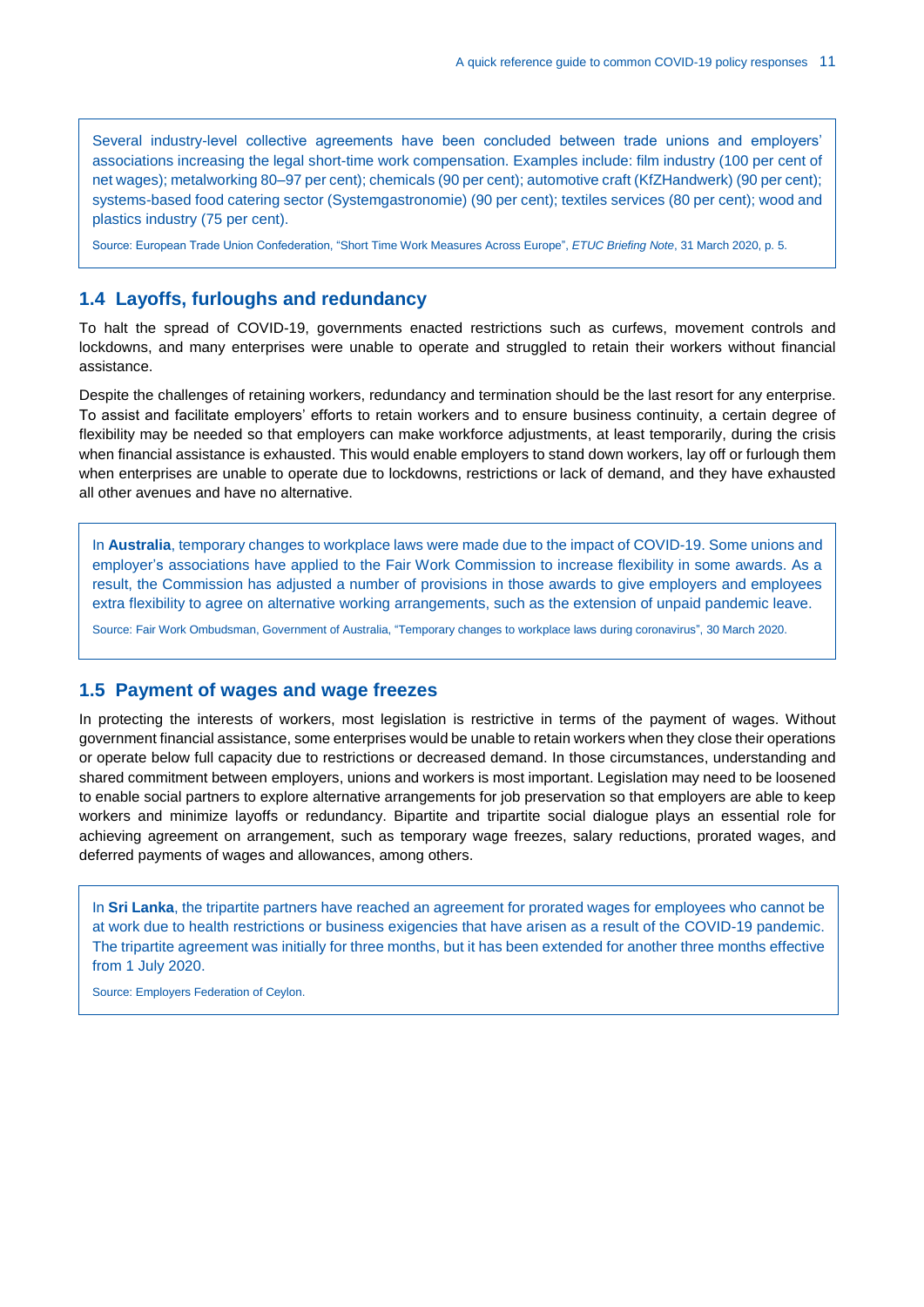## **1.6 Targeted public employment programmes**

Cash for work schemes seek to provide immediate employment opportunities while developing infrastructure and supporting the delivery of government services to provide a better foundation for future growth. These common crisis response measures provide work and income for those who are mentally and physically able and willing, and it slows the further deterioration of the labour market. Examples of cash for work include routine road maintenance activities or the delivery of water/utilities, sanitation and health services. These employment programmes can offer adjustments to procurement and incentives to mobilize the capacity of the private sector, in particular construction enterprises that execute infrastructure and maintenance works.<sup>9</sup>

- In **India** the Government allocated an additional US\$5 billion to the National Rural Employment Guarantee Scheme, which provides 100 days of wage employment in a financial year to every household whose adult members volunteer to do unskilled manual work.
- ▶ The public works programme in **South Africa** provides work in essential services and waste collection but also includes a new initiative to hire 20,000 people to distribute sanitizers and provide hygiene education and work in disinfection and sanitization.

Source: Kaleb Nygaard and Mallory Dreyer[, "Countries provide support to workers in the informal economy",](https://som.yale.edu/blog/countries-provide-support-to-workers-in-the-informal-economy) Yale School of Management, Program on Financial Stability, 22 May 2020.

In **Timor-Leste**, with support from the ILO, the Government has created almost 2,000 direct employment opportunities for poor and vulnerable people in rural areas through routine road maintenance activities.

Source: ILO Country Office for Indonesia and Timor-Leste.

# <span id="page-12-0"></span>**2. Extending social protection**

Social protection is an indispensable mechanism for delivering support to individuals during the COVID-19 crisis by providing access to health care and protecting against massive losses of income resulting from the deepest economic downturn since the Second World War.<sup>10</sup> Many countries have been able to react quickly by mobilizing, expanding or adapting existing social protection mechanisms. According to the "ILO Social Protection Monitor on COVID-19", as of 17 April 2020, 108 countries had implemented social protection measures as part of their response to the COVID-19 crisis, especially in the areas of health protection, unemployment protection, sickness benefits and social assistance. This has helped to ensure inclusive and effective access to health care and income security, thereby supporting jobs, livelihoods and incomes, notably among those in a vulnerable situation.<sup>11</sup>

- The Government of the **Philippines**, through the Emergency Subsidy Program, will provide 18 million households with 5,000–8,000 Philippine pesos a month for two months. On 22 May 2020, the Government announced that second tranche of the payment is mainly for those living in the Enhanced Community Quarantine.
- In **Thailand**, employees covered by national social insurance received unemployment compensation of 62 per cent of their daily wages with a maximum of THB 500 per day or THB 15,000 per month, for three months from March to May 2020. The Thai social security agency will cover all medical costs of those infected with COVID-19.
- In **Qatar**, all workers who are isolated or quarantined and who are receiving treatment will receive their basic salary and allowances regardless of whether they are entitled to sick leave.
- ▶ The Government of Ukraine allocated UAH 2.28 billion (US\$84.44 million) to the Social Insurance Fund to finance paid sick leave and one-off assistance for the families of doctors and medical workers who died from COVID-19. The Social Insurance Fund introduced temporary compensation for COVID-19 patients who lost income. All insured employees are eligible to receive 50 per cent of their average wage, regardless of seniority,

<sup>9</sup> ILO[, "The role of public employment programmes and employment guarantee schemes in COVID-19 policy responses".](https://www.ilo.org/wcmsp5/groups/public/---ed_emp/documents/publication/wcms_746368.pdf) ILO brief, May 2020.

<sup>&</sup>lt;sup>10</sup> ILO, "Social protection responses to the COVID-19 pandemic in developing countries: Strengthening resilience by building universal social

[protection",](https://www.ilo.org/wcmsp5/groups/public/---ed_protect/---soc_sec/documents/publication/wcms_744612.pdf) ILO brief, May 2020.

<sup>11</sup> ILO, ["The role of public employment programmes"](https://www.ilo.org/employment/units/emp-invest/WCMS_746368/lang--en/index.htm).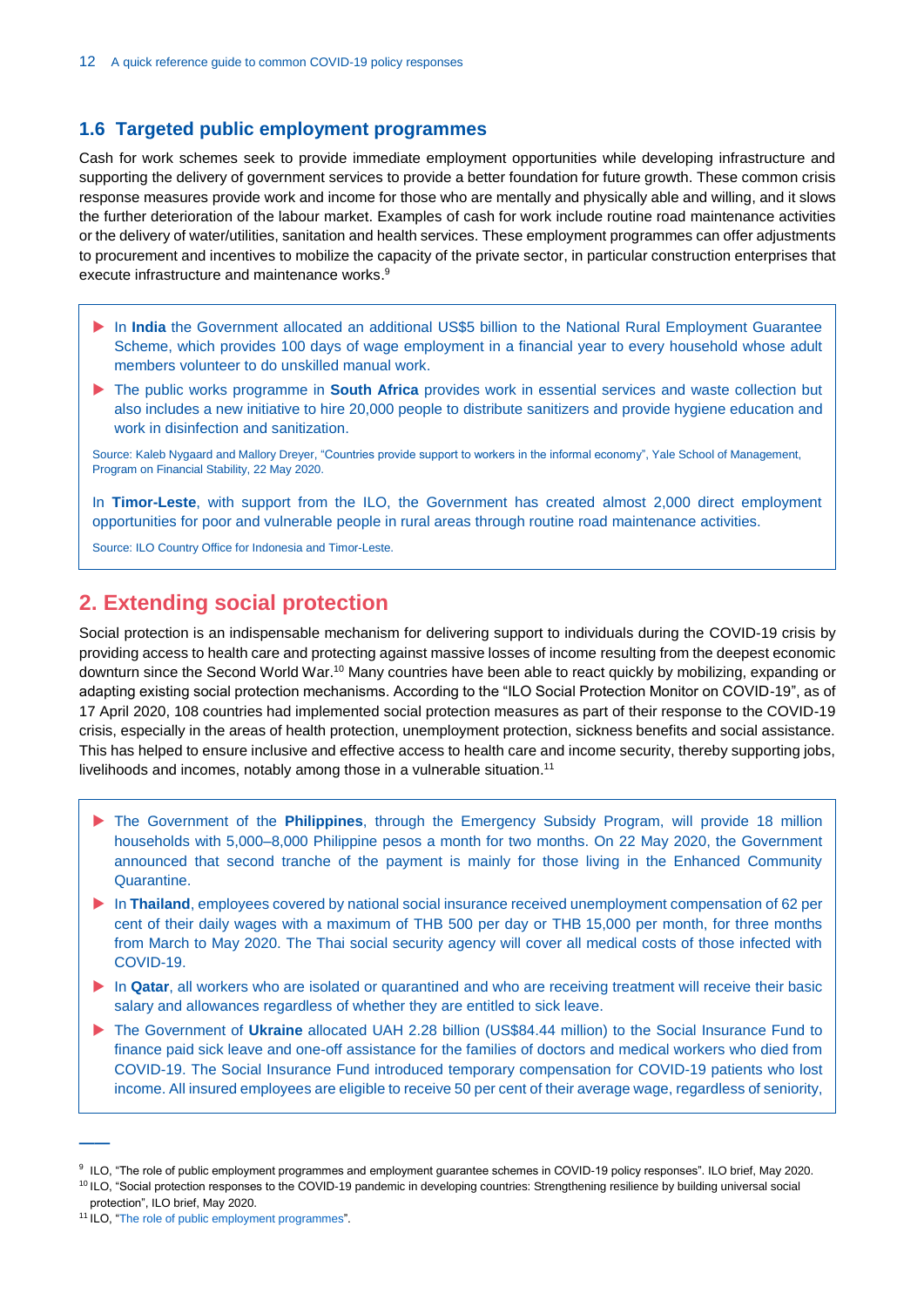starting from the sixth day of the confirmed temporary incapacity to work (the first five days are financed by employers).

Source: Ugo Gentilini et al., ["Social Protection and Jobs Responses to COVID-19: A Real-Time Review of Country Measures",](https://www.ugogentilini.net/wp-content/uploads/2020/06/SP-COVID-responses_June-12.pdf) Living papers, version 11, 12 June 2020.

# <span id="page-13-0"></span>**3. Supporting and sustaining enterprises**

## <span id="page-13-1"></span>**3.1 Debt deferral**

Governments, agencies and commercial banks have enacted measures for the temporary relief of enterprises affected by the crisis, including freezing or deferring financial obligations, such as loan repayments. They are also extending loan maturities, imposing debt moratoriums, temporarily freezing debtor ratings and temporarily increasing the threshold at which creditors can issue a statutory demand on an enterprise and the time enterprises have to respond to statutory demands they receive.

The **Dominican Republic** has introduced a temporary freeze of debtor ratings and provisioning to the prevailing levels as of 16 March 2020; overdue loans will be classified as current for a 60-day period; and debtors have been given 90 days to update loan guarantees.

Source: IMF[, "Country Report No. 20/154: Dominican Republic",](https://www.imf.org/en/Publications/CR/Issues/2020/05/07/Dominican-Republic-Request-for-Purchase-under-the-Rapid-Financing-Instrument-Press-Release-49400) 7 May 2020, p. 7.

**Egyp**t has introduced a policy waiving marginal interest on debt under EGP 1 million if customers make a 50 per cent payment. Microlenders have been instructed to consider delays on a case-by-case basis, of up to 50 per cent of the value of monthly instalments for struggling clients. There has also been a suspension of credit score blacklists for irregular clients and a waiver of court cases for customers who defaulted on a debt.

Source: IMF, [Chapter 1. Policies to support people during the COVID-19 pandemic, Annex 1.1. Fiscal Measures](https://www.google.com/url?sa=t&rct=j&q=&esrc=s&source=web&cd=&ved=2ahUKEwiG06TLrMHqAhXj8KYKHROlCd0QFjAAegQIBRAB&url=https%3A%2F%2Fwww.imf.org%2F~%2Fmedia%2FFiles%2FPublications%2Ffiscal-monitor%2F2020%2FApril%2FEnglish%2Fonlineannex11.ashx&usg=AOvVaw2vhufHP72qdOMbhl4_Sbg4) in Selected Economies in [Response to the COVID-19 Pandemic,](https://www.google.com/url?sa=t&rct=j&q=&esrc=s&source=web&cd=&ved=2ahUKEwiG06TLrMHqAhXj8KYKHROlCd0QFjAAegQIBRAB&url=https%3A%2F%2Fwww.imf.org%2F~%2Fmedia%2FFiles%2FPublications%2Ffiscal-monitor%2F2020%2FApril%2FEnglish%2Fonlineannex11.ashx&usg=AOvVaw2vhufHP72qdOMbhl4_Sbg4) in *Fiscal Measures*, 2020, p. 37.

- In **Hungary**, payments on loans taken out before 18 March 2020 have been suspended until the end of 2020 for all private individuals and enterprises. Short-term business loans are prolonged until 30 July 2020. The annual percentage rate of new consumer loans has been maximized at the central bank prime rate plus 5 per cent.
- ▶ The **Central Bank of Malaysia** announced it requested a six-month moratorium of all bank loans affected by the outbreak, except credit card balances.

Source: OECD, *[Coronavirus \(COVID-19\): SME Policy Responses](https://read.oecd-ilibrary.org/view/?ref=119_119680-di6h3qgi4x&title=Covid-19_SME_Policy_Responses)*, 2020.

## <span id="page-13-2"></span>**3.2 Direct loans and loan guarantees**

Many governments have introduced and extended measures to boost lending to small and medium-sized enterprises (SMEs) including direct credit provided by central banks and incentives for commercial banks, such as the provision of guarantees on loans or lifting reserve requirements for banks to allow them to increase their lending. Some governments are offering partial guarantees of up to 80 per cent to banks against losses on qualifying loans and now allow less stringent credit risk assessments.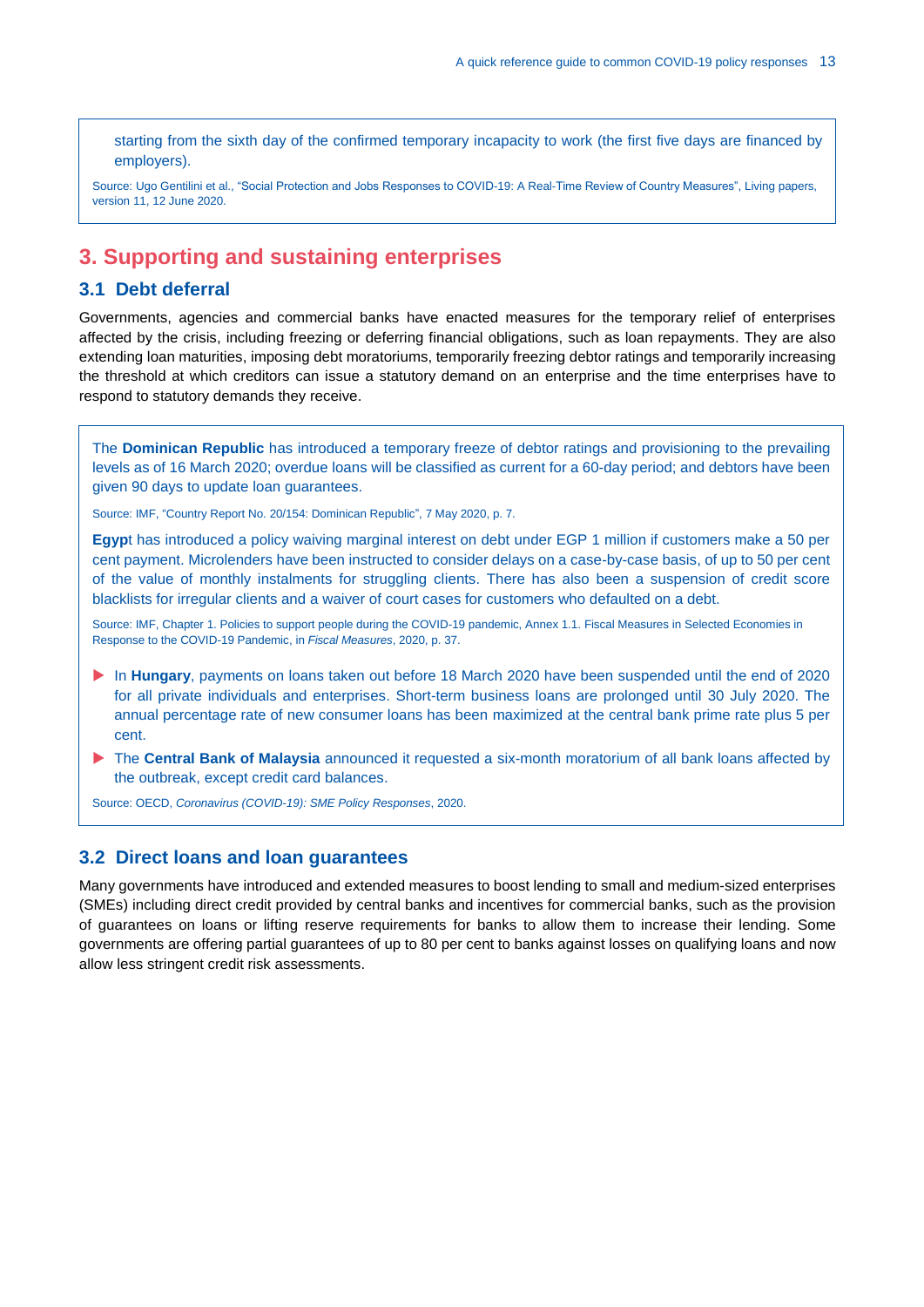Examples of support measures for SMEs

- In **Australia**, the Boosting Cash Flow for Employers scheme initially provided grants of up to AUD 25,000 to SMEs, with a minimum tax-free payment of AUD 2,000 for eligible enterprises (those with turnover under AUD 50 million that employ staff). A new government package announced on 22 March 2020 raised this tax-free cash payment to AUD 100,000 and expanded its eligibility criteria to include not-for-profit charities.
- ▶ The **Bank of Thailand** enacted measures to assist SMEs affected by COVID-19 and stabilize the corporate bond market. The measures enable SMEs to postpone debt payments for six months with a credit line up to THB 100 million; provide soft loans for SMEs with a credit limit of up to THB 500 million at a 2 per cent interest rate per annum for two years (no interest due in the first six months). SMEs can also claim deductions from the salary expenses of employees registered with social security.
- In **Brazil**, the state-owned **Federal Savings Bank** is currently offering US\$14.9 billion in credit lines to SMEs for working capital, and it is purchasing payroll loan portfolios from medium-sized banks and agribusiness. It has also cut interest rates on certain types of credit and offered clients a grace period of 60 days.

Source: OECD and ASEAN, *[Enterprise Policy Responses to COVID-19 in ASEAN: Measures to](https://asean.org/storage/2020/06/Policy-Insight-Enterprise-Policy-Responses-to-COVID-19-in-ASEAN-June-2020v2.pdf) boost MSME resilience,* Policy Insight series, 2020.

### <span id="page-14-0"></span>**3.3 Interest rate cuts**

One of the immediate monetary policies implemented by most countries is slashing the interest rate. The action by the reserve banks to cut the interest rate has a direct and immediate effect on the economy. Commercial banks have subsequently cut variable and fixed interest rates on business loans to help support business in this challenging time and to boost the economy.

The **Central Bank of Myanmar** has dropped interest rates twice since the outbreak of COVID-19, initially at 0.5 per cent reduction in mid-March 2020, and subsequently dropped by an additional 1 per cent on 1 April 2020 to help the country's declining economy. The rate effective of 1 April 2020 is 8.5 per cent.

Source: Nan Lwin, ["Myanmar Central Bank Cuts Interest Rates Another 1% to Aid Economy",](https://www.irrawaddy.com/news/burma/myanmar-central-bank-cuts-interest-rates-another-1-aid-economy.html) *The Irrawaddy*, 25 March 2020.

In **Egypt**, the central bank has reduced the policy rate by 300 basis points. The preferential interest rate has been reduced from 10 per cent to 8 per cent on loans to tourism, industry, agriculture and construction sectors, as well as for housing for low-income and middle-class families.

Source[: IMF COVID-19 policy tracker.](https://www.imf.org/en/Topics/imf-and-covid19/Policy-Responses-to-COVID-19)

The **Reserve Bank of Australia** has cut official interest rates to a record low of 0.25 per cent as it forecasts "significant job losses" and attempts to shield the economy from the financial fallout of the coronavirus pandemic. The Governor Philip Lowe said the bank would hold the cash rate at 0.25 per cent "until progress is being made towards full employment and it is confident that inflation will be sustainably within the 2 to 3 per cent target band".

Source: Shane Wright and Eryk Bagshaw[, "Reserve Bank cuts rates to record low in emergency action",](https://www.smh.com.au/politics/federal/reserve-bank-cuts-rates-to-record-low-in-emergency-action-20200319-p54bso.html) *The Sydney Morning Herald*, 19 March 2020.

## <span id="page-14-1"></span>**3.4 Tax relief and social contribution deferrals**

Tax relief includes fiscal policies implemented by governments to stimulate the economy and boost spending. Common policies are tax cuts, credits, waivers, postponing deadlines for annual tax declarations and payments, waivers of interest and penalties for deferred tax payments, deferral of social security and pension contributions, allowing payment plans so employers can pay past contributions in instalments, among others.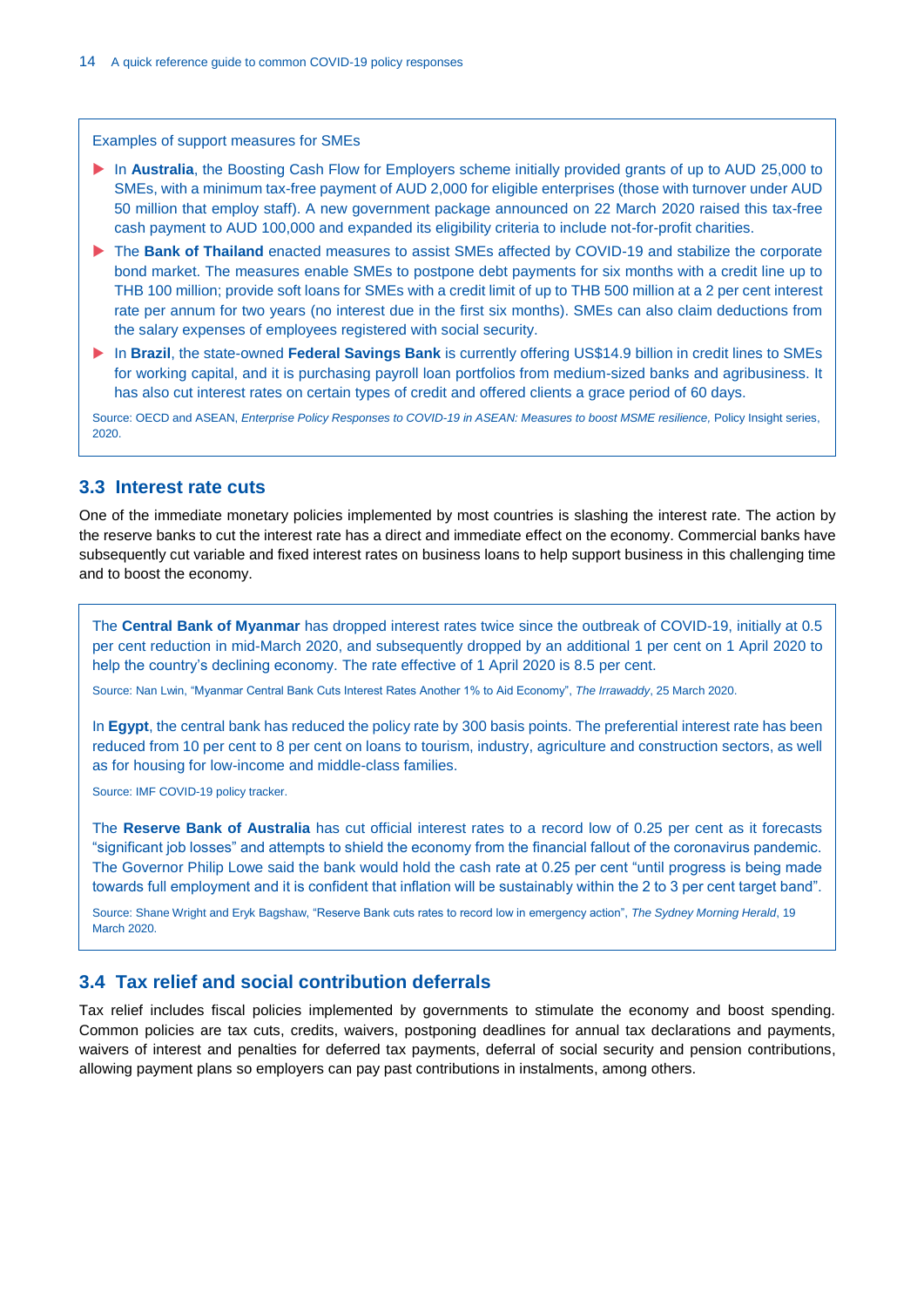- **The Indonesian Employers Association** put forward proposals to the Finance Minister on relaxing the income tax and to the Chair of the Financial Services Authority on relaxing the rules on bank loan repayment.
- **The Japan Business Federation** put forward a proposal on 30 March 2020 to the Government to request the following tax support:
	- extend tax filing and payment deadlines and defer tax inspections based on extensions and payment deadlines without interest tax and local arrears penalties.
	- allow a two-year carry-back of losses for SMEs and specified large enterprises and enable refunds for interim tax returns.
	- **Expand the reduction of fixed asset taxes for SMEs.**
	- implement tax refunds, exemptions and deferral for fixed asset taxes and aviation fuel tax for airlines, railway operators and tourism-related services.
	- $\blacktriangleright$  take bold tax measures to support telecommuting at SMEs.
	- $\triangleright$  implement tax exemptions for stamp duty relating to special loans for enterprises affected by the pandemic.

Source: Indonesian Employers Association and Japan Business Federation, March 2020.

- In **Japan**, the Government has permitted enterprises that suffered falling revenue of more than 20 per cent to defer payment of tax and social security contributions. It also implemented a reduction or exemption of local property tax on machinery and building for affected SMEs.
- **Norway** has temporarily cut value added tax (VAT) nationwide to 8 per cent from 12 per cent, until 31 October 2020. Enterprises and individuals responsible for VAT had until June 14 2020 to make first quarter payments.
- In **South Africa**, the Government introduced a tax subsidy to employers of up to ZAR 500 per month for four months for private sector employees earning below ZAR 6,500 under the Employment Tax Incentive. It also introduced a four-month holiday for enterprise skills development levy contributions, a fast tracking of VAT refunds and a three-month delay for filing and first payment of the carbon tax. To assist a greater number of businesses, the turnover threshold for tax deferrals has increased to ZAR 100 million a year.

Source[: ILO COVID-19 country policy responses](https://www.ilo.org/global/topics/coronavirus/country-responses/lang--en/index.htm) platform.

## <span id="page-15-0"></span>**3.5 Support for utilities, rental and other essential fixed costs**

Despite the drastic fall in revenue and income, enterprises are still required to pay ongoing costs and expenses such as rental, mortgage and utilities, among others. Countries have introduced policies and guidance to temporarily help enterprises during this difficult period. Waivers of disconnection fees, deposit refunds, payment plans, prohibitions on eviction, rent subsidies or assistance and deadline extensions for real estate tax payments are some of the popular measures countries have implemented.

In **Thailand**, the Government began working with the Metropolitan Electricity Authority and the Provincial Electricity Authority on 25 March 2020 to refund electric meter insurance and deposits of THB 300–THB 6,000 to assist households and small enterprises.

Source: The Thaiger, ["How to request a refund for electric meter deposits –](https://thethaiger.com/coronavirus/how-to-request-a-refund-for-electric-meter-deposits-starts-tomorrow) starts tomorrow", 24 March 2020.

**Slovenia** has temporarily freed small enterprises and households from the obligation to pay to support producers of power from renewable sources and high-efficiency co-generation.

Source: OECD, *[Coronavirus \(COVID-19\): SME Policy Responses](https://read.oecd-ilibrary.org/view/?ref=119_119680-di6h3qgi4x&title=Covid-19_SME_Policy_Responses)*, 2020.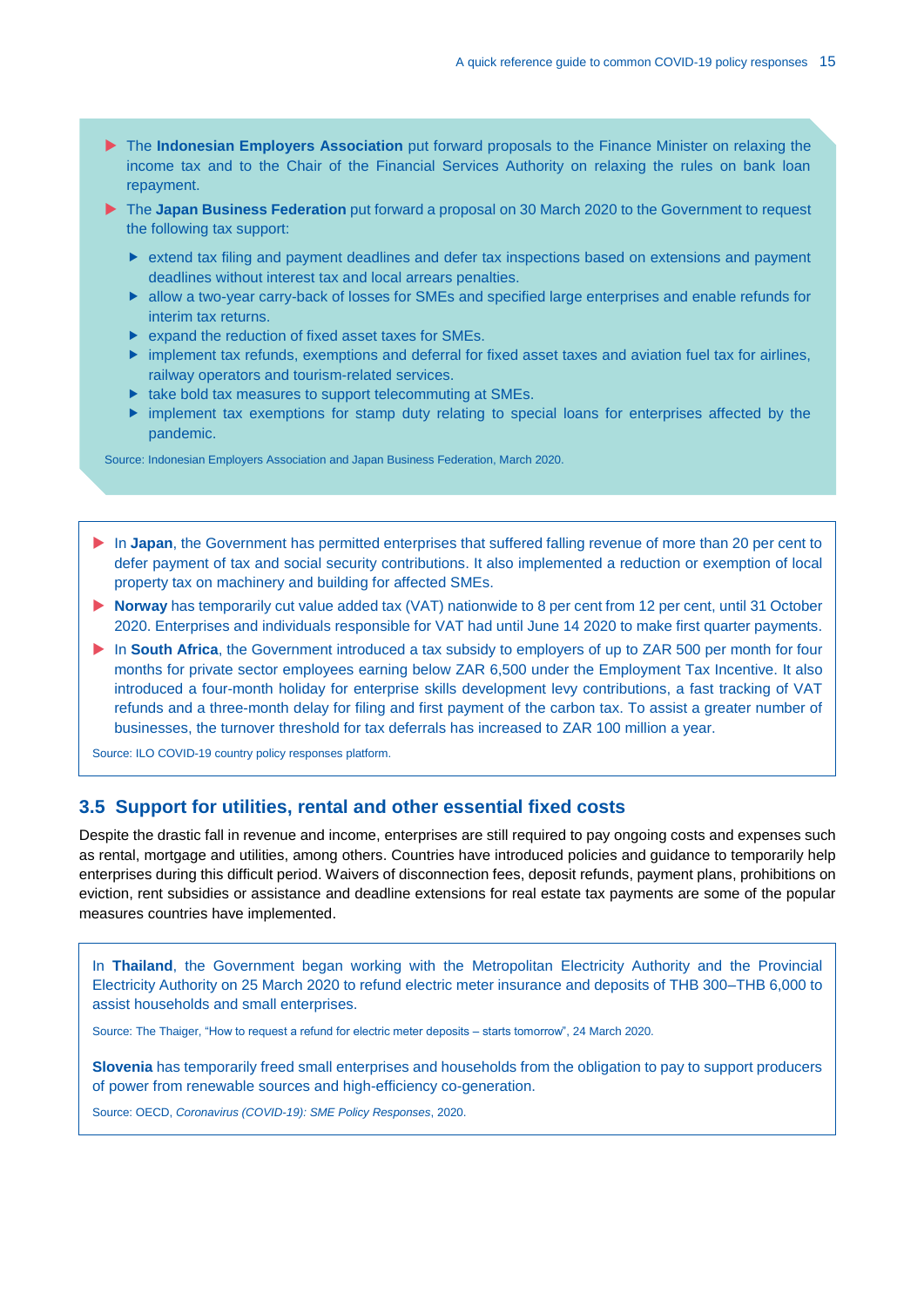In **Singapore**, the parliament passed amendments to the COVID-19 regulations on 5 June 2020 requiring commercial property owners to waive the base rent for two months (June and July) for struggling SME tenants. Landlords of industrial and office properties are also required to grant eligible tenants a one-month base rent waiver for May 2020.

Source: CNA, ["Amended COVID-19 laws passed requiring landlords to give SME tenants more rental waivers",](https://www.channelnewsasia.com/news/business/amended-covid-19-laws-landlords-tenants-rental-waivers-12807726) 2020.

# <span id="page-16-0"></span>**3.6 Investment incentives and facilitation for medical supplies and research**

A range of fiscal and financial policies have been implemented by governments in different regions of the world to support, facilitate and incentivise investments in the production of critical medical equipment related to COVID-19 and support research on vaccines or medication. Policies have created incentives to enhance contracted economic activities, convert production lines and authorize non-voluntary licensing to speed up research and development and improve access to medications.

- On 23 March 2020, the **Czech Republic** established a CZK 500 million investment subsidy scheme for medical devices, pharmaceuticals and biotechnology manufacturing.
- **Italy** created a €50 million programme to encourage manufacturers to convert to or expand their production of medical devices and supplies.
- ▶ The Myanmar Investment Commission announced on 11 April 2020 that it would accelerate approvals for investments in labour-intensive and infrastructure projects. The Commission will accelerate approvals for enterprises working on health care and medical equipment, including those involved in manufacturing supplies such as face masks, and prioritize pharmaceutical enterprises and health care service providers. A 50 per cent reduction of investment application fees was announced on 9 April 2020.

Source: United Nations Conference on Trade and Development, ["Investment policy responses to the COVID-19](https://unctad.org/en/PublicationsLibrary/diaepcbinf2020d3_en.pdf) pandemic", *Investment Policy Monitor*, Special issue No. 4, May 2020.

## <span id="page-16-1"></span>**3.7 Minimum wage**

Due to the exceptional circumstances surrounding COVID-19, some governments and social partners have considered deferring minimum wage adjustments to give enterprises additional time to recover from the extended closures and the significant economic loses many are experiencing. The decision to defer minimum wage adjustments and the difference in earnings it would represent could be offset by social protection measures. However, a few developed countries, including Australia, New Zealand and the United Kingdom, have recently announced minimum wage increases.

In the **Philippines**, the Regional Tripartite Wages and Productivity Board – National Capital Region has deferred stakeholder consultations and public hearing on pending minimum wage discussions until the majority of workers have been allowed to return to work.

## <span id="page-16-2"></span>**3.8 Central resource for COVID-19 business information**

One of the challenges for enterprises has been to keep abreast of changing COVID-19 policy measures and information about available resources. In the age of social media, a related challenge has been separating fact from fiction. Enterprises need accurate, up-to-date information from credible sources at all stages of the pandemic. Some countries have set up a central source for COVID-19 business information, with links to different departments and agencies.

The **Fiji Commerce and Employers Federation** has put forward a proposal to Government for the creation of a publicly funded Helpdesk for Business with a toll-free phone line to provide regular and reliable information, updates and guidance from the Government on policies and support.

Source: Fiji Commerce and Employers Federation, "COVID-19 impact assessment", June 2020.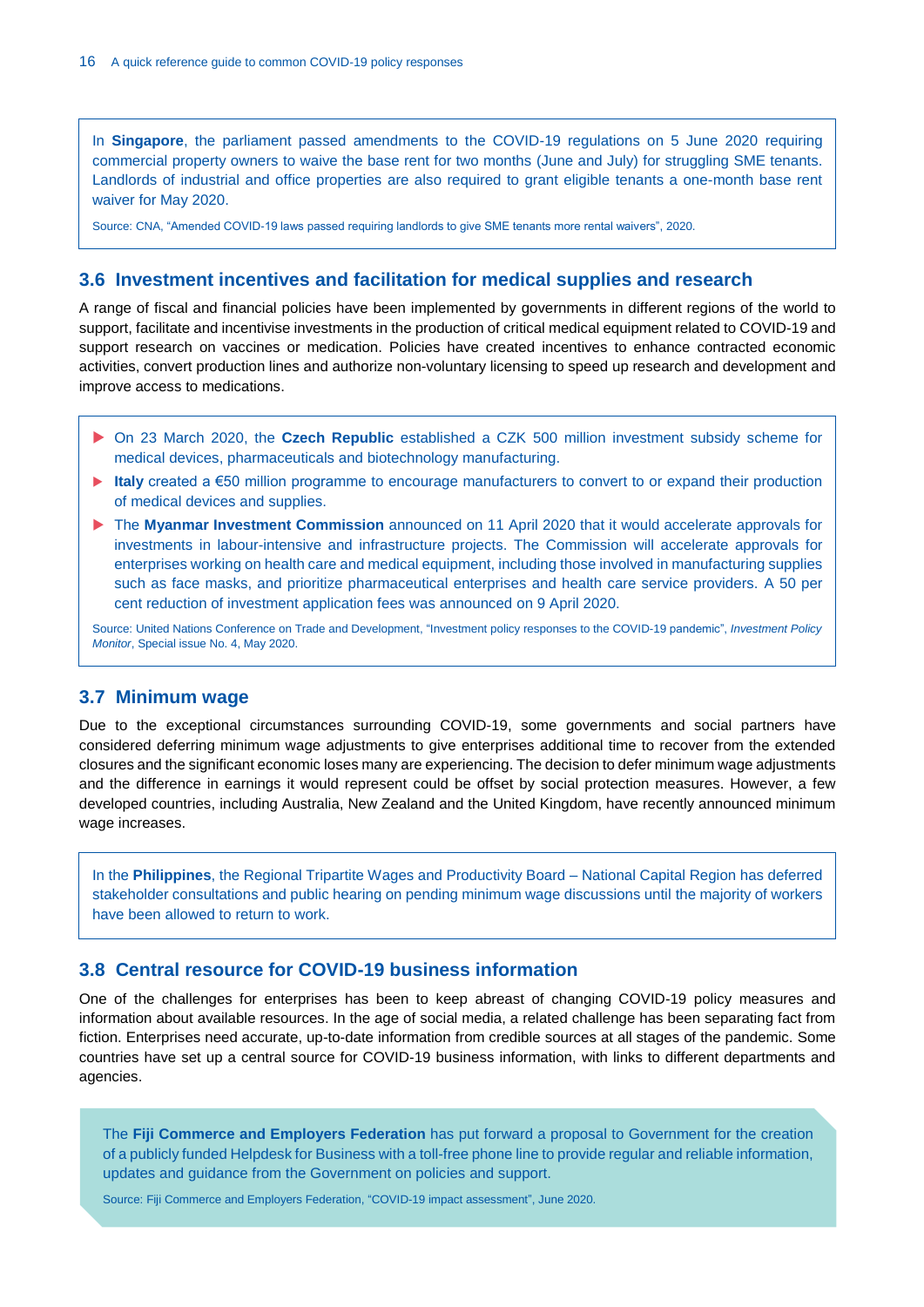In **New Zealand**, the Government's central resource for COVID-19 business information was established to provide updates about COVID-19 and guidance to help enterprises, including financial support, work visas, leases and tenancies, exports and imports, working from home, etc.

Source: Government of New Zealand, [COVID-19: Information for businesses.](https://www.business.govt.nz/covid-19/)

In **Cook Islands**, the Business Support Office was established to provide information and support to businesses.

Source[: Cook Island Chamber of Commerce.](https://www.facebook.com/CIChamber/photos/a.923754647769830/2109796795832270/?type=3&eid=ARCHvUAbUrfQMn31jkHWiyERjJjM3VKGzXY1jKTjT8Ao1og3ZDb4JEuMp8RGX-v0UHyBcaL-KBrBhglB)

# <span id="page-17-0"></span>**4. Extending support to self-employed people and the informal economy**

Self-employed individuals and enterprises operating in the informal economy make up an important part of the workforce today, and many have lost income or their job as a result of the COVID-19 pandemic. This includes workers in the gig economy, freelancers, professionals, owners of small enterprises, sole traders, independent contractors and so on. They usually have limited capacities and poor chances of survival during the crisis, and they need tailored support. Some countries have implemented measures to help self-employed people and enterprises to cover their fixed costs during the crisis.

### <span id="page-17-1"></span>**4.1 Self-employed income support**

**——**

Self-employed cash grant income support is one form of direct assistance, and other measures include tax relief, deferral of loan payments, small enterprise loan and credit, and so on (see section 3 above "Supporting and sustaining enterprises"). One-off grants or short-term cash assistance for microenterprises and sole traders will help them in these tough times and cushion them from the economic impact of COVID-19. A number of countries have offered this kind of support, including the United Kingdom, the Republic of Korea and Singapore.

The Government of the **United Kingdom** introduced the Self-Employed Income Support Scheme to support selfemployed people or members of a partnership who lost income due to the COVID-19 crisis. The scheme is open to those who have annual profits of less than £50,000 and receive at least half their income from self-employment. Qualified self-employed people will receive up to 80 per cent of their average monthly trading profits for a period of three months starting in May 2020, capped at an overall maximum of £7,500. The scheme was extended for another three months from August 2020, with benefits up to 70 per cent of average monthly trading profits, capped at an overall maximum of £6,570.

Source: Association of Taxation Technicians[, COVID-19: Self-Employed](https://www.att.org.uk/covid-19-self-employed-income-support-scheme) Income Support Scheme, 2020.

In **Singapore**, SGD 100 was extended to eligible self-employed individuals during the lockdown period. The country has developed other programmes to support self-employed workers which include the Self-Employed Person Income Relief Scheme, whereby eligible Singaporeans will receive SGD 1,000 a month for nine months, and the Point-to-Point Support Package, whereby taxi and private hire car drivers will receive SGD 300 per vehicle per month until the end of September 2020.

Source: OECD and ASEAN, *[Enterprise Policy Responses to COVID-19 in ASEAN: Measures to boost MSME resilience](https://asean.org/storage/2020/06/Policy-Insight-Enterprise-Policy-Responses-to-COVID-19-in-ASEAN-June-2020v2.pdf)*, Policy Insight series, 2020.

## <span id="page-17-2"></span>**4.2 Supporting the self-employed in the informal economy**

According to the ILO, the informal employment represents 90 per cent of total employment in low-income countries, 67 per cent in middle-income countries and 18 per cent in high-income countries.<sup>12</sup> Support for the informal economy is an important component of the government policy response to COVID-19, but policymakers face additional challenges in designing policies for informal enterprises because they are not officially registered, making them harder to reach.

<sup>12</sup> ILO[, "COVID-19 crisis and the informal economy: Immediate responses and policy challenges",](https://www.ilo.org/wcmsp5/groups/public/---ed_protect/---protrav/---travail/documents/briefingnote/wcms_743623.pdf) ILO brief, May 2020.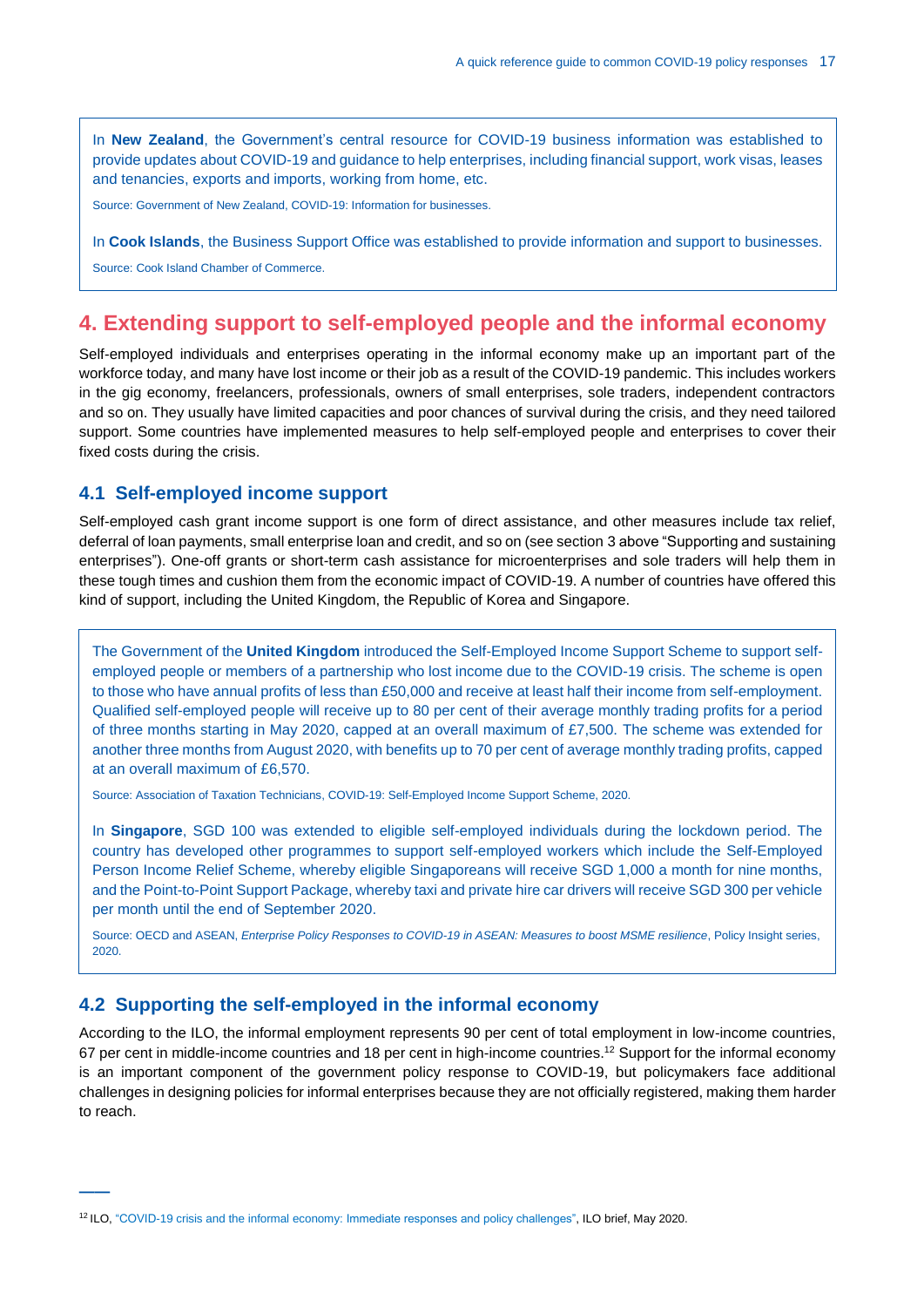In **Denmark**, self-employed people who are not registered in the Central Business Register may also apply for a compensation of 75 per cent of lost income, with the maximum capped at DKK 23,000.

Source: Mette Soested and Natalie Videbaek Munkholm[, "COVID-19 and Labour Law: Denmark",](https://illej.unibo.it/article/view/10803) *Italian Labour Law e-Journal*, Vol. 13 No. 1S, 2020.

- ▶ The Government of **Burkina Faso** has suspended fees charged on informal sector operators for rent, security and parking.
- In Gabon, the Government has a lending mechanism with approximately US\$375 million in funding to facilitate access to commercial bank financing for both formal and informal enterprises.

Source: Kaleb Nygaard and Mallory Dreyer, ["Countries provide support to workers in the informal economy",](https://som.yale.edu/blog/countries-provide-support-to-workers-in-the-informal-economy) Yale School of Management, Program on Financial Stability, 22 May 2020.

# <span id="page-18-0"></span>**5. Facilitating temporary changes in work arrangements**

## <span id="page-18-1"></span>**5.1 Extended paid sick leave, care leave or family leave**

The ILO reported that almost 50 per cent of the global labour force have no legal entitlement to sickness benefits. These workers must choose between staying at home when they are sick to protect their own health (and public health) and continuing to work to maintain their jobs and income, thereby placing their own and others' health at risk.<sup>13</sup> Even when countries have legislation that provides paid sick leave and paid annual leave, workers may experience difficulty during the COVID-19 crisis if they experience prolonged illness, if quarantine is required or if they must care for family members who are sick. The need for paid sick leave, care or family leave has increased during the extended lockdown period when schools and day care facilities were required to close.

Financial provisions from the government are required for employers to introduce or extend paid sick leave, care leave or family leave arrangements for workers. Some countries have extended the coverage and adequacy of these benefits or adjusted their scope, for example by expanding coverage in cases of quarantine and self-isolation, or introducing special COVID-19 leave for eligible workers.

In **Seychelles**, Employment (Coronavirus Special Leave) (Temporary Measures) Regulations were introduced on 30 March 2020, requiring employers to provide paid "special leave" to eligible workers with young or school age children, single parents or workers whose spouse is in essential service or in isolation when child care or schools were closed by the directive of the authorities.

The Government also offers the Financial Assistance for Job Retention scheme to eligible employers. The Seychelles Chamber of Commerce and Industry requested the Government to review the special leave measures, as there was no definite timeline given. and the continuation of such leave is not practical nor costeffective for both employers and Government, despite the job retention scheme. The Seychelles Chamber of Commerce and Industry suggested that a maximum number of days should be provided, and upon exhaustion of the special leave, workers should resort to sick leave or annual leave if they need to.

Source: Seychelles Chamber of Commerce and Industry.

- In **Denmark**, employers will be reimbursed completely by the Government from the first day that an employee becomes ill or enters quarantine due to coronavirus.
- In **Brazil**, the Government will pay for the first 15 days of leave for workers with COVID-19.
- In Latvia, the Government will cover 75 per cent of the costs of outbreak-induced sick leave or workers' downtime, or up to €700 per month, per worker.

<sup>&</sup>lt;sup>13</sup> ILO[, "Sickness benefits during sick leave and quarantine: Country responses and policy considerations in the context of COVID-19",](https://www.ilo.org/wcmsp5/groups/public/---ed_protect/---soc_sec/documents/publication/wcms_744510.pdf) ILO brief, May 2020.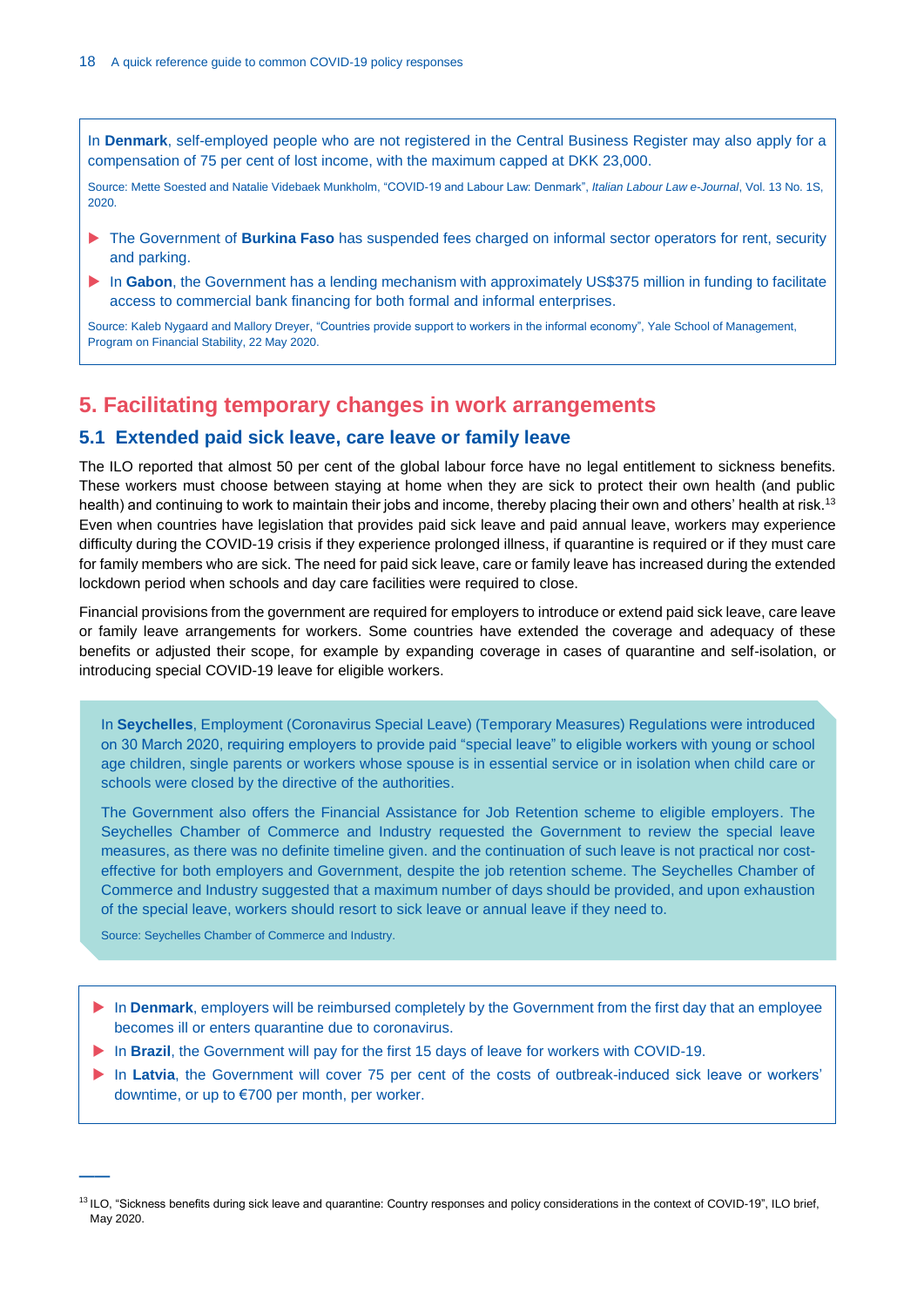In the **United Kingdom**, enterprises employing fewer than 250 people are entitled to government refunds on any sick pay they give to the employees in the first two weeks. Small enterprises will be able to reclaim the costs of 14 days of sick pay (under £200 per week) per employee.

Source: OECD[, Coronavirus \(COVID-19\):](https://read.oecd-ilibrary.org/view/?ref=119_119680-di6h3qgi4x&title=Covid-19_SME_Policy_Responses) *SME Policy Responses*, 2020.

## <span id="page-19-0"></span>**5.2 Child care and child protection**

Social distancing and lockdown measures to contain COVID-19 may inadvertently increase the risk that children will be exposed to violence and it could push millions of vulnerable children into child labour. Already, there are an estimated 152 million children in child labour, 72 million of which are in hazardous work. These children are now at greater risk of hazardous working conditions and working longer hours. <sup>14</sup> Ensuring decent employment and safe return-to-work policies for adults, and safe reopening of schools for children are of paramount importance, as are efforts to further adapt and strengthen child protection systems and social services, and social protection measures, such as cash transfers. For low-income families in particular, these are the fundamental measures to meet basic needs without resorting to child labour or other harmful practices that put children at risk. <sup>15</sup> Additionally, the closure of schools has required many working parents to balance work from home arrangements with child care duties when schools and day care facilities were required to close.

In **Australia**, the Government made child-care services free during the pandemic with priority given to parents who had to continue working. Given the gendered burden of child care and gendered workforce in the sector, the policy measure has had a positive impact on enabling women to remain active and productive in the workforce.

Source: Parliament of Australia[, "COVID-19 Economic response](https://www.aph.gov.au/About_Parliament/Parliamentary_Departments/Parliamentary_Library/FlagPost/2020/April/Coronavirus_response-Free_child_care) – free child care", 6 April 2020.

In **Wales**, free child care for children under age 5 is offered to parents in the key worker category, including doctors, nurses, paramedics, social workers, food production, the police and fire services.

Source: Welsh Government, ["Coronavirus critical \(key\) workers: childcare and education](https://gov.wales/coronavirus-critical-key-workers-childcare-and-education-provision) provision", 27 March 2020.

In the **United States**, the Families First Coronavirus Response Act 2020 has increased funding for child nutrition programmes and allowed states increased flexibility. States may waive requirements for new applicants for food assistance to reduce the amount of information that must be verified and simplify the verification process.

Source: United States Department of Agriculture, Food and Nutrition Service, ["FNS Actions to respond](https://www.fns.usda.gov/disaster/pandemic/covid-19) to COVID-19", accessed 10 August 2020.

## <span id="page-19-1"></span>**5.3 Working from home and teleworking**

During the COVID-19 pandemic, many enterprises have implemented remote working arrangements either as a preventive measure or in response to the order or directive of the government restricting face-to-face contact. Some countries have implemented measures and incentives to support and encourage enterprises to implement this alternative work arrangement.

In **Japan**, the Government introduced new subsidies for SMEs to cover costs for new electronic communication systems in order to introduce telework, and emergency loans for freelancers and self-employed people to promote telework at home.

**Argentina** introduced a financing line of €7.2 million for SMEs used exclusively for teleworking.

<span id="page-19-2"></span>Source: OECD, *[Coronavirus \(COVID-19\): SME Policy Responses](https://read.oecd-ilibrary.org/view/?ref=119_119680-di6h3qgi4x&title=Covid-19_SME_Policy_Responses)*, 2020.

<sup>&</sup>lt;sup>14</sup> ILO[, "COVID-19: Protect Children from Child Labour, now more than ever!",](https://www.ilo.org/ipec/Campaignandadvocacy/wdacl/2020/lang--en/index.htm) 12 June 2020.

<sup>15</sup> ILO and the United Nations Children's Fund (UNICEF)[, "COVID-19 and Child Labour: A time of Crisis, A time to act",](https://www.ilo.org/ipec/Informationresources/WCMS_747421/lang--en/index.htm) 2020.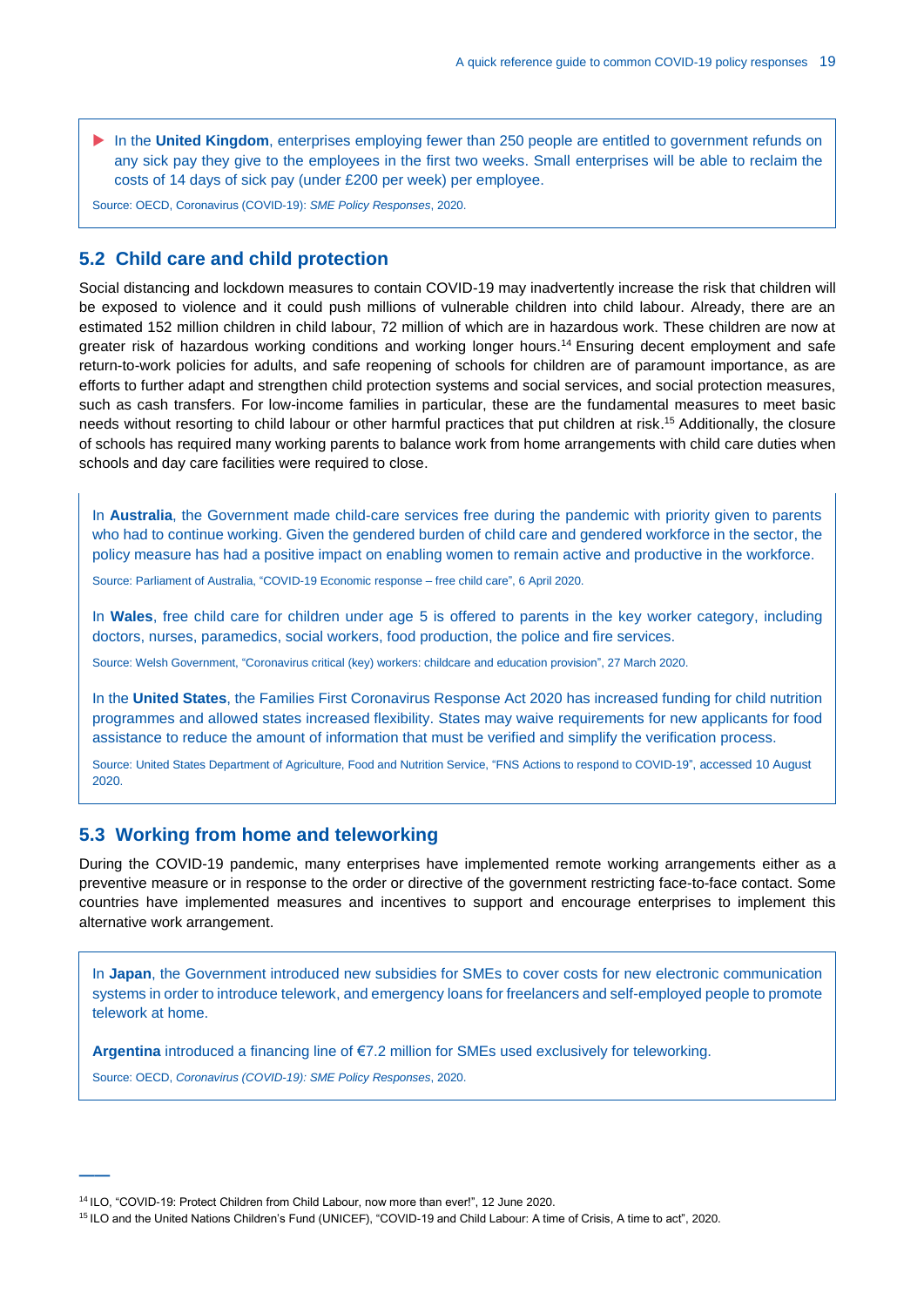**Chile** enacted a law regulating teleworking in March 2020, granting legal certainties to both employers and workers in teleworking arrangements and specifying their rights and responsibilities.

Source: Dentons[, "Chile Telework law",](https://www.dentons.com/en/insights/alerts/2020/april/2/chile-telework-law) 2020.

# **6. Trade facilitation: export and import**

Trade facilitation is critical in the current crisis to ensure the swift movement of essential medical, food and information technology supplies. In particular, trade facilitation measures are needed to do the following:

- $\blacktriangleright$  remove bans, quantitative restrictions and taxes on exports.
- **make boarder processes faster and safer such as automating, digitizing and streamlining border processes to** speed up processing and reduce the need for physical contact between border agencies and traders.
- facilitating e-commerce, expedite formalities, simplify fees to ensure goods ordered online face fewer bottlenecks before reaching the recipients.
- implementing risk management to allow low-risk critical supplies to pass clearance controls speedily.
- ensure all formalities are transparent and accessible to all traders, especially micro, small and medium-sized enterprises (MSMEs).
	- In the **Republic of Korea**, the customs administration has implemented several reforms to facilitate trade including the trade of critical supplies for inbound and outbound cargo. The Korean Customs Service introduced a Customs Clearance Support Centre for COVID-19 which facilitates the movement of critical raw materials into and out of the country.
	- In **Chile**, customs issued resolutions to simplify importation and donation of critical supplies for the diagnosis and treatment of the COVID-19 (26 March 2020) and to simplify and ensure business continuity at ports, airports and border posts, with various practical measures.
	- **The South African Revenue Service** has encouraged the use of electronic filing for all documents for clearance. It established a task force consisting of occupational health and safety, governance and operational staff to oversee operations to minimize the risk of COVID-19, and it established an 'employee wellness tollfree line' to deal with queries related to COVID-19.

Source: OECD, *[Coronavirus \(COVID-19\): SME Policy Responses,](https://read.oecd-ilibrary.org/view/?ref=119_119680-di6h3qgi4x&title=Covid-19_SME_Policy_Responses)* 2020.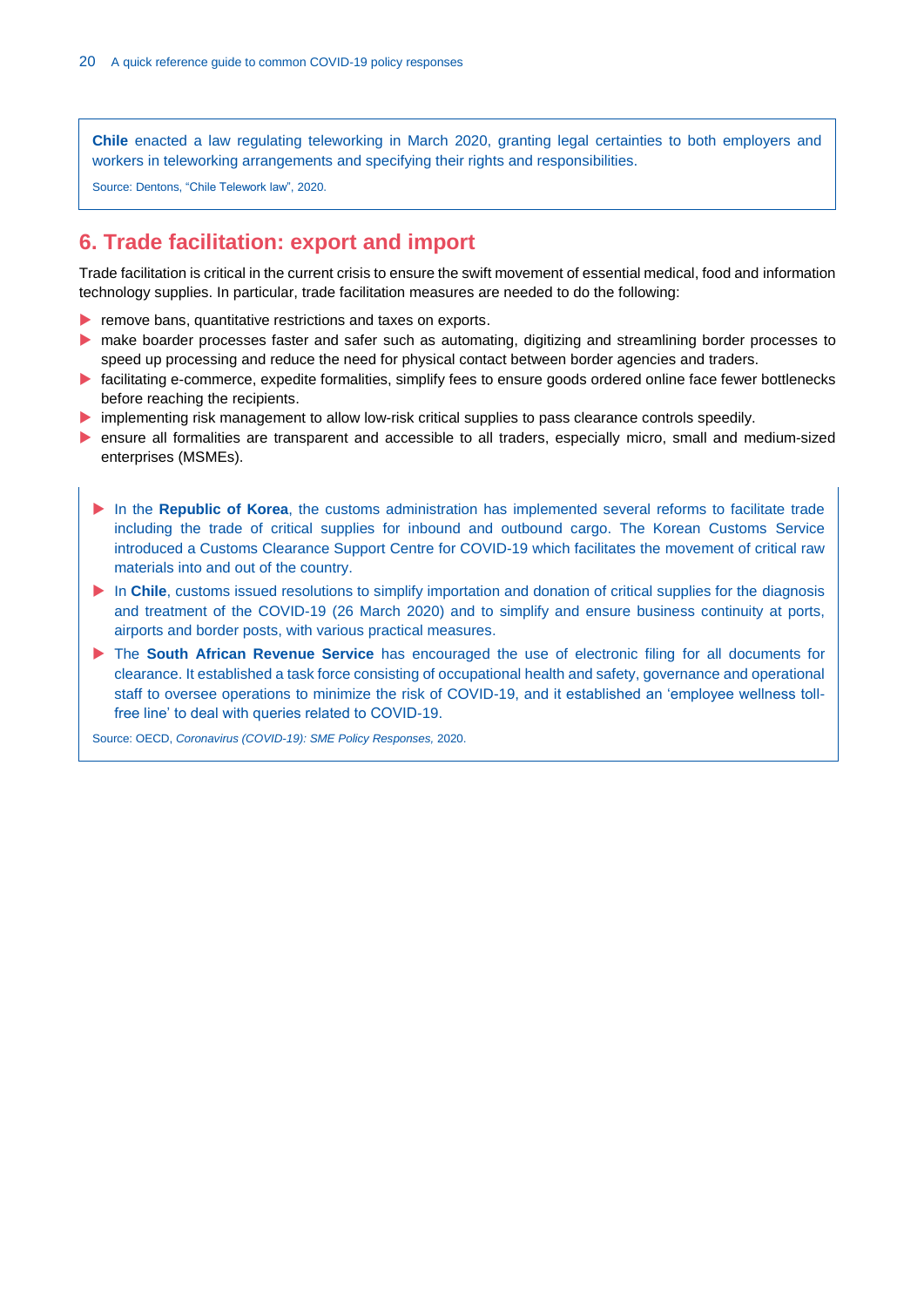# <span id="page-21-0"></span>**Adjustment phase**

As the lockdown and other restrictive measures are relaxed and normal activity slowly resumes, a suit of mediumterm policy measures will be needed to help enterprises reopen and workers to safely return to work as soon as possible. In this phase, medium- to longer-term demand-led employment strategies will be required to recover jobs and incomes, restore a conducive business environment and reinvigorate productivity growth to prepare the economy and workforce for the recovery phase. This section contains an array of medium-term policy measures being implemented or advocated by the employers' and business membership organizations (EBMOs) in different parts of the world, with some naturally extending into and beyond the recovery phase.

## <span id="page-21-1"></span>**1. Supporting the return to work**

## <span id="page-21-2"></span>**1.1 Reviewing work arrangements**

Since the outbreak of the COVID-19 pandemic, most enterprises have implemented remote working, but not all jobs are suitable for remote working. As countries ease restrictions, workers are gradually returning to the workplace. Alternative work modalities; workplace adjustments; staggered work groups, working hours and breaks; and physical distancing at the workplace are some of the common policy responses in the adjusting phase.

The Government of **Singapore** is providing Work Life Grant of SGD 2,000 per local employee per year up to SGD 70,000 over two years as incentives to employers to implement flexible work arrangements such as flexiload (part time work and job sharing arrangements), and flexi-time (compressed work week).

Source[: Workforce Singapore.](https://www.wsg.gov.sg/programmes-and-initiatives/wsg-worklife-grant-employers.html)

In **Sri Lanka**, the Ministry of Labour issued the COVID-19 Prevention Guidelines on workplace health and hygiene practices for all industries, following discussion with social partners to promote safety and health at the workplace.

Source[: ILO COVID-19 country policy responses](https://www.ilo.org/global/topics/coronavirus/country-responses/lang--en/index.htm) platform.

#### <span id="page-21-3"></span>**1.2 Enhancing occupational safety and health at work**

As workers gradually return to the workplace following the easing of restrictions, enhancing workplace safety and health takes on paramount importance. Employers generally have a duty of care for the safety and health of their workers. Policies and guidance on workplace hygiene and physical distancing to minimize the risk of infection are some of the essential measures that must be in place.

The **Bangladesh Employers' Federation** and the Metropolitan Chamber of Commerce and Industry, Dhaka, have jointly published the "Aide-Mémoire on Factory/Industrial Establishment Reopening Post COVID-19" to provide guidance to employers, management and workers when reopening factories and business operations. It aims to provide a checklist on what need to be done while formulating a factory and establishment reopening strategy.

Source: Bangladesh Employers' Federation and Metropolitan Chamber of Commerce and Industry, ["Aide-Mémoire on Factory/Industrial](https://www.ioe-emp.org/index.php?eID=dumpFile&t=f&f=146978&token=7a7264d5590b87b1c9fe95ff7566e092d7c5420a)  [Establishment Reopening Post COVID-19",](https://www.ioe-emp.org/index.php?eID=dumpFile&t=f&f=146978&token=7a7264d5590b87b1c9fe95ff7566e092d7c5420a) 2020.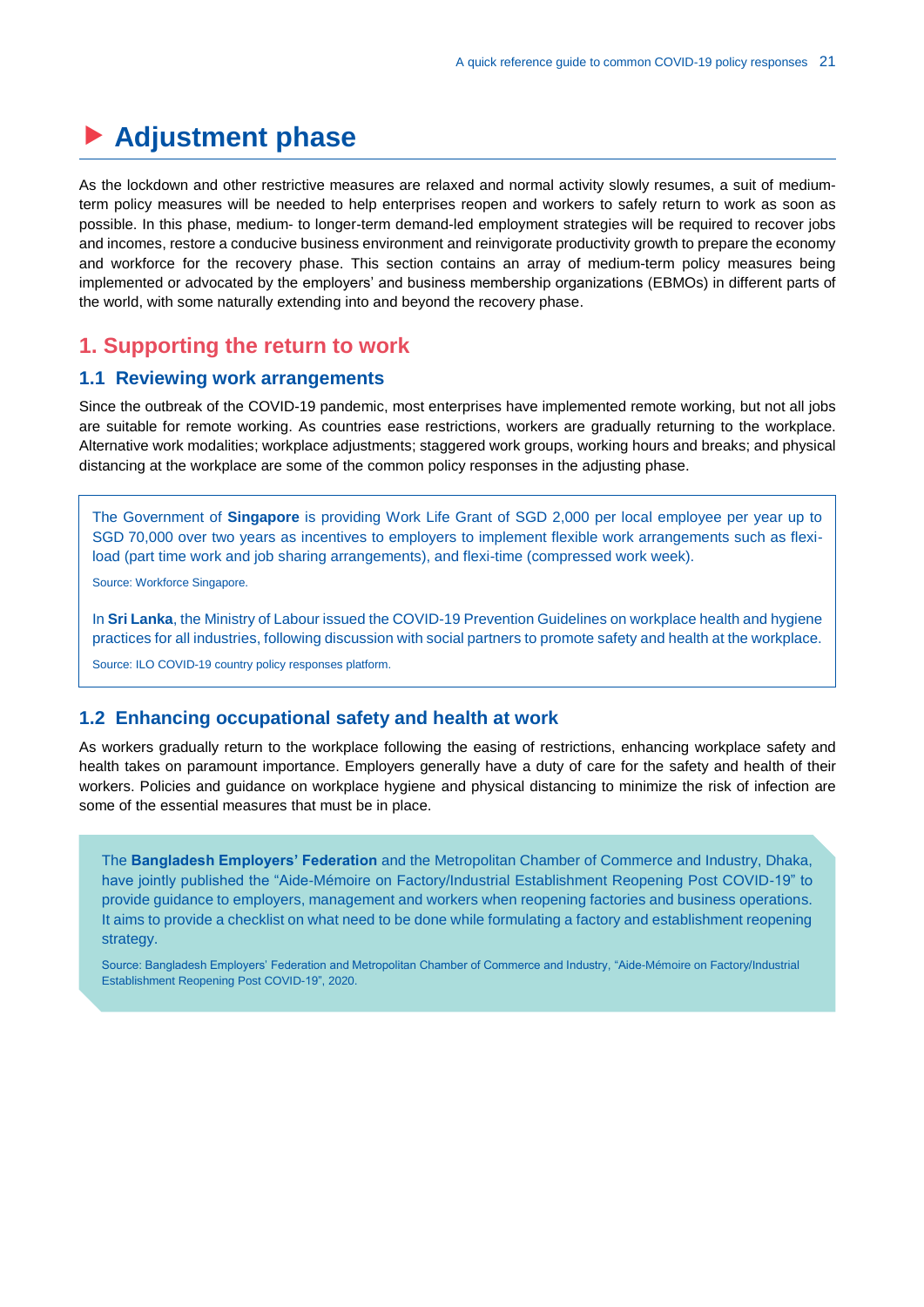- ▶ In **Indonesia**, the Ministry of Manpower issued Circular No. M/3/HK.04/III/2020 concerning Worker Protection and Business Sustenance in the Context of Preventing and Control of COVID-19. The aim was to: (1) make efforts to prevent the spread and handling of COVID-19 related cases at work; and (2) implement wage protection for workers in relation to the COVID-19 pandemic.
- In the **Philippines**, the Department of Labour and Employment and the Department of Trade and Industry issued interim guidelines on workplace prevention and control of COVID-19 which mandates workers and employers in the private sector to observe strict health protocols as the enhanced community quarantine and general community quarantine remain in effect. The Department of Labour and Employment also issued guidelines on the COVID-19 prevention and control at the workplace. The guidelines cover entitlements of workers, which include leave of absence, hospitalization benefits and social security/employees compensation benefits.
- Source: [ILO COVID-19 country policy responses](https://www.ilo.org/global/topics/coronavirus/country-responses/lang--en/index.htm) platform.

# <span id="page-22-0"></span>**2. Training and skill development**

## <span id="page-22-1"></span>**2.1 Technical and vocational education and training**

Social distancing and lockdowns have caused substantial disruption to technical and vocational education and training and skills development. Many courses have been put on hold or converted to online learning. However, access to the Internet is limited, especially in developing countries and rural area. In this regard, governments can implement measures to improve Internet infrastructure, accessibility and affordability. Some countries have implemented measures to support providers to expand and enhance their online services provision, assist teachers and trainers to operate in the new online environment and strengthen systems to recognize and validate digital learning, and expand schemes which allow employers to access funding for staff development and training.

**China** is subsidizing training for SMEs, and offering free access to online training platforms. Technical knowhow and management lessons will be offered to SMEs free of charge during the pandemic via mobile platforms.

Source: OECD, *[Coronavirus \(COVID-19\): SME Policy Responses](https://read.oecd-ilibrary.org/view/?ref=119_119680-di6h3qgi4x&title=Covid-19_SME_Policy_Responses)*, 2020.

The Government of **Ghana** together with other stakeholders in education enacted innovative measures to minimize the negative effect COVID-19 would have on teaching and learning. The Ghana Education Service regularly broadcasts various subject topics on a dedicated television channel called Ghana Learning (GL) TV. Joy Learning TV is also complementing the Government's efforts to keep students actively studying despite COVID-19.

Source: Kamal Deen Habib, "Ghana's [coronavirus response: Let's not leave TVET behind",](https://www.ghanaweb.com/GhanaHomePage/NewsArchive/Ghana-s-Coronavirus-Response-Let-s-not-leave-TVET-behind-973168) *GhanaWeb*, 7 June 2020.

## <span id="page-22-2"></span>**2.2 Training, reskilling and apprenticeships**

**——**

During this period, some workers are out of work due to redundancy, layoffs or furloughs, and others have been required to take paid or unpaid leave, and it is best if workers can use this time to acquire a new skill or try something different. Training and reskilling, including apprenticeships, are ways to assist workers to build skills and plan for the next stage of the job or career, especially for young people.

In addition, the COVID-19 crisis has accelerated the adoption of digitized approaches in both working and learning through live video or social sharing. Although most enterprises and workers took a "learn by doing" approach during the initial phase of the crisis when social distancing measures and lockdowns prevented face-to-face contact, continued remote working will probably pose an upskilling challenge. For example, sales forces will have to go beyond setting up video meetings to begin managing customer relationships effectively in remote settings.<sup>16</sup> Upskilling and reskilling are necessary to enable both workers and enterprises to better prepare and adapt to changing needs in the economy.

<sup>&</sup>lt;sup>16</sup> McKinsey & Company[, "To emerge stronger from the COVID-19 crisis, enterprises should begin reskilling their workforces now",](https://www.mckinsey.com/business-functions/organization/our-insights/to-emerge-stronger-from-the-covid-19-crisis-companies-should-start-reskilling-their-workforces-now) 7 May 2020.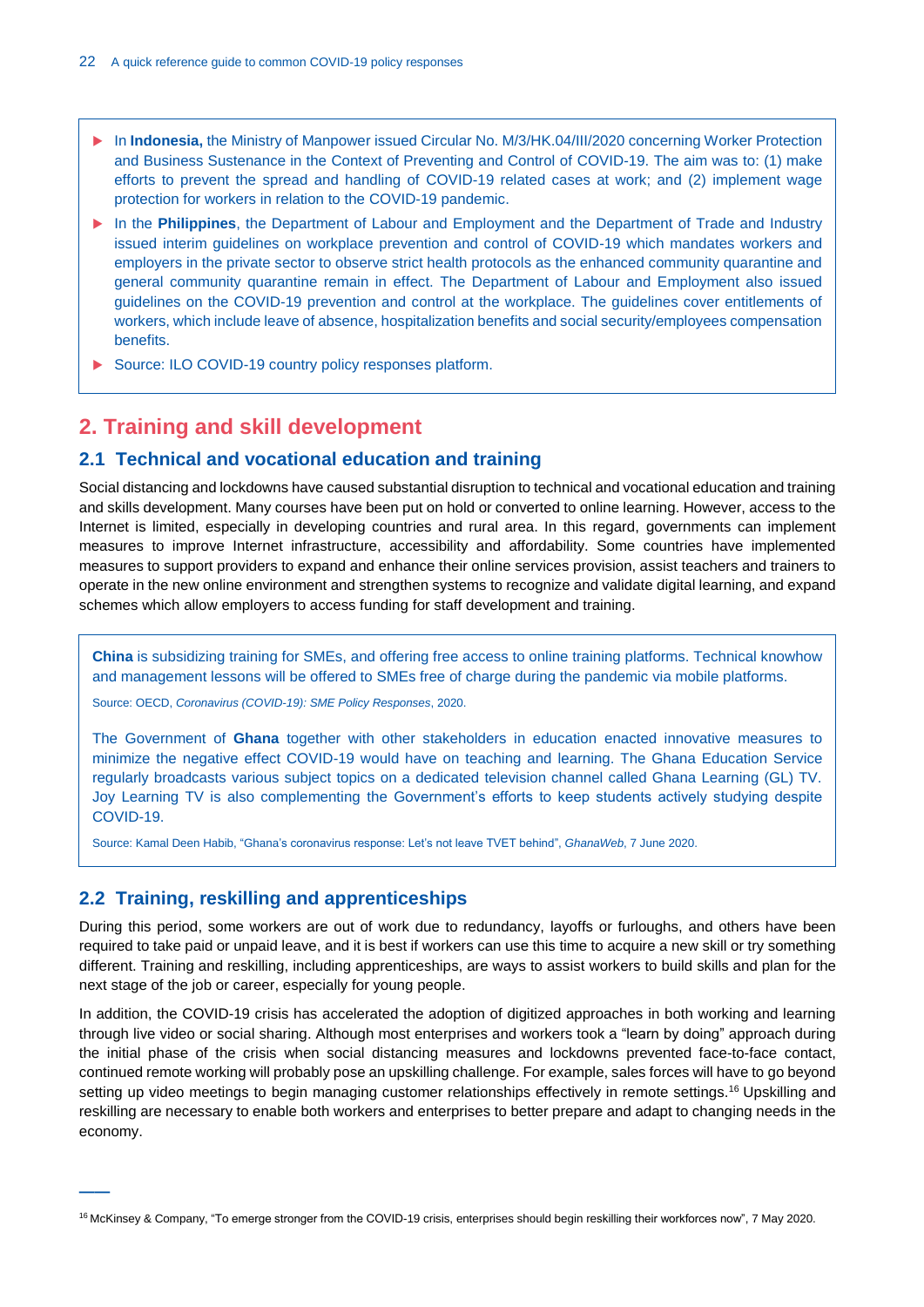Government responses included incentives and support for training and reskilling, and collaboration with educational and training institution for innovative programmes such as online approaches to training.

- **Australia** is offering support for small enterprises to retain their apprentices and trainees. Eligible employers can apply for a wage subsidy of 50 per cent of the apprentice's or trainee's wages for up to nine months from 1 January 2020 to 30 September 2020. Where a small enterprise is not able to retain an apprentice, the subsidy will be available to a new employer to host the apprentice.
- ▶ The Government of **Singapore** introduced a traineeship scheme to help new graduates amid a weakening job market due to the COVID-19 pandemic. Under the programme, traineeships hosted by enterprises will last up to 12 months. Trainees will get a monthly training allowance, based on the scope and skills required for the traineeship. The Government will fund 80 per cent of the allowance and the host enterprise will fund the remainder.
- In the **Philippines**, the Technical Education and Skills Development Authority has initiated a PHP 3 billion programme to upskill and reskill temporarily laid off workers, including through online courses.
- In **Ireland**, upskilling courses are offered to unemployed trainees, which are designed in partnership with enterprises to help jobseekers acquire skills that are in demand within the relevant sector or region. As an incentive for jobseekers to attend the training, unemployed people with an entitlement to a jobseeker's allowance or jobseeker's benefit payment from the Government may retain such payments while attending the training. This training is free and open to most unemployed people, subject to eligibility criteria.

Source: OECD, *[Coronavirus \(COVID-19\): SME Policy Responses](https://read.oecd-ilibrary.org/view/?ref=119_119680-di6h3qgi4x&title=Covid-19_SME_Policy_Responses)*, 2020.

# <span id="page-23-0"></span>**3. Supporting the use of digital technology**

## <span id="page-23-1"></span>**3.1 Expanding digital infrastructure**

Expanded access to digital technology is important to accelerate the economic recovery, especially for people hardest hit by job losses. Since the outbreak, there has been a sharp rise in online business and the use of social media to promote, market and sell goods and services by both formal and informal enterprises. However, due to the lack of digital infrastructure, low reliability of services and high costs, enterprises in some areas are deprived of the opportunity. As a major force in the marketplace, governments can also drive or promote universal access and use, including the use of data to identify in-demand jobs and the skills required. Governments could gradually move all services online or provide incentives, such as faster processing time or cash incentives for filing online tax returns, to encourage the use of online services.

Selected proposals of the **Japan Business Federation** to the Government:

- **Expand equipment subsidy for the introduction of telecommuting. Offer support for information technology** solutions and digitalization to facilitate telecommuting.
- expand subsidies for improvement of overtime work, etc. (telecommuting schemes, workplace awarenessraising schemes) (including purchase costs for computers, tablets and smartphones).
- $\triangleright$  promote telemedicine and ease relevant regulations (online diagnosis and medication guidance, including initial consultations), and support capital expenditure relating to telemedicine.

Source: Japan Business Federation.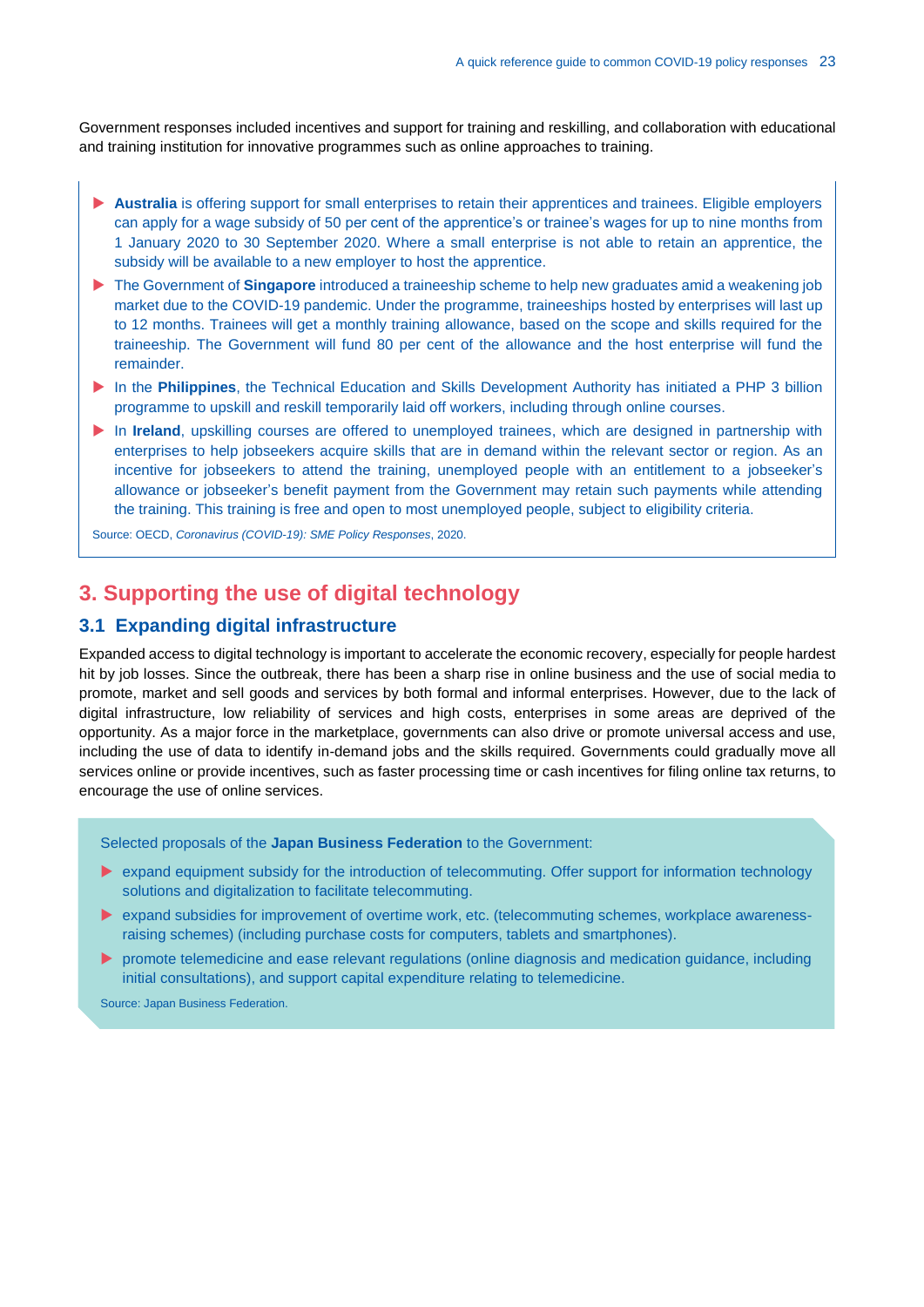- **China** has introduced measures to foster the adoption by enterprises of new technologies, business practices (e.g. unmanned retail, contactless delivery, standardized packages of fresh food) and business models (e.g. online shopping, online medical care, online education, online office, online services, digital entertainment).
- In **Italy**, the Ministry of Innovation and Digitalisations launched an initiative called "Digital Solidarity". This includes a portal where enterprises (in particular SMEs and self-employed people) can register for free access to digital services from large private sector enterprises regarding smart work/teleworking, video conferencing, access to mobile data and cloud computing, among others, to enable them to cope with restrictions on movement and work.

Source: OECD, *[Coronavirus \(COVID-19\): SME Policy Responses](https://read.oecd-ilibrary.org/view/?ref=119_119680-di6h3qgi4x&title=Covid-19_SME_Policy_Responses)*, 2020.

## <span id="page-24-0"></span>**3.2 Developing digital literacy and dexterity**

While expanding access to digital infrastructure, it is equally important to ensure that people can to use the services and take advantage of the technology to acquire new skills or expand the market. Policy measures that incentivize and support related skills training are needed.

# <span id="page-24-1"></span>**4. Promoting entrepreneurship and innovation**

To compliment short-term measures, such as direct lending, loan guarantees and subsidies that support short-term liquidity and funding as listed in the previous section, policy interventions could also aim to provide the right conditions and incentives for innovative start-ups to expand, close and divert to other business goals. It is essential to have medium- to longer-term policies that support entrepreneurship and innovation, and that make it easier for potential entrepreneurs to innovate in response to market changes post-COVID-19 and to change their products, services and business model. Measures to promote entrepreneurship and innovation could do the following:

- $\blacktriangleright$  reduce barriers to entrepreneurship, such as compliance cost.
- reduce administrative burdens for start-ups and simplify the procedures associated with business restructuring and closure, such as implementing simplified procedures, fast track approval process and accelerating transitions to e-government.
- **boost entrepreneurial potential by promoting training, network development and so on.**
- provide financial support and incentives.

Countries around the world have adopted different policy measures promoting and supporting entrepreneurship and innovation.

The **Fiji Commerce and Employers Federation** and the Fiji Trades Union Congress implemented a COVID-19 recovery initiative, called Transition to Business, to support redundant workers in microenterprises in the formal sector. Workers are identified who have started potentially scalable enterprises and the initiative builds their capacities to sustain their microenterprise and income. The medium- to long-term objective is for the targeted enterprises to potentially employ more workers and, through the private sector, contribute to economic recovery. The specific services the Transition to Business initiative will provide are business training, business advisory services and business mentoring.

Source: Fiji Commerce and Employers Federation.

- In the **Netherlands**, the Government announced Corona bridge loans for start-ups and scale-ups of between €50,000 and €2 million, for which €100 million will be available. Loans under €500,000 should be available 4– 9 working days after requested.
- In **Belgium**, Flanders launched a €250 million package for start-ups, scale-ups and SMEs. Under the scheme, enterprises affected by the COVID-19 pandemic are eligible for subordinated loans of up to €800,000 over three years. The credits must fully cover the financing needs for at least 12 months. Enterprises pay an interest rate of 5 per cent.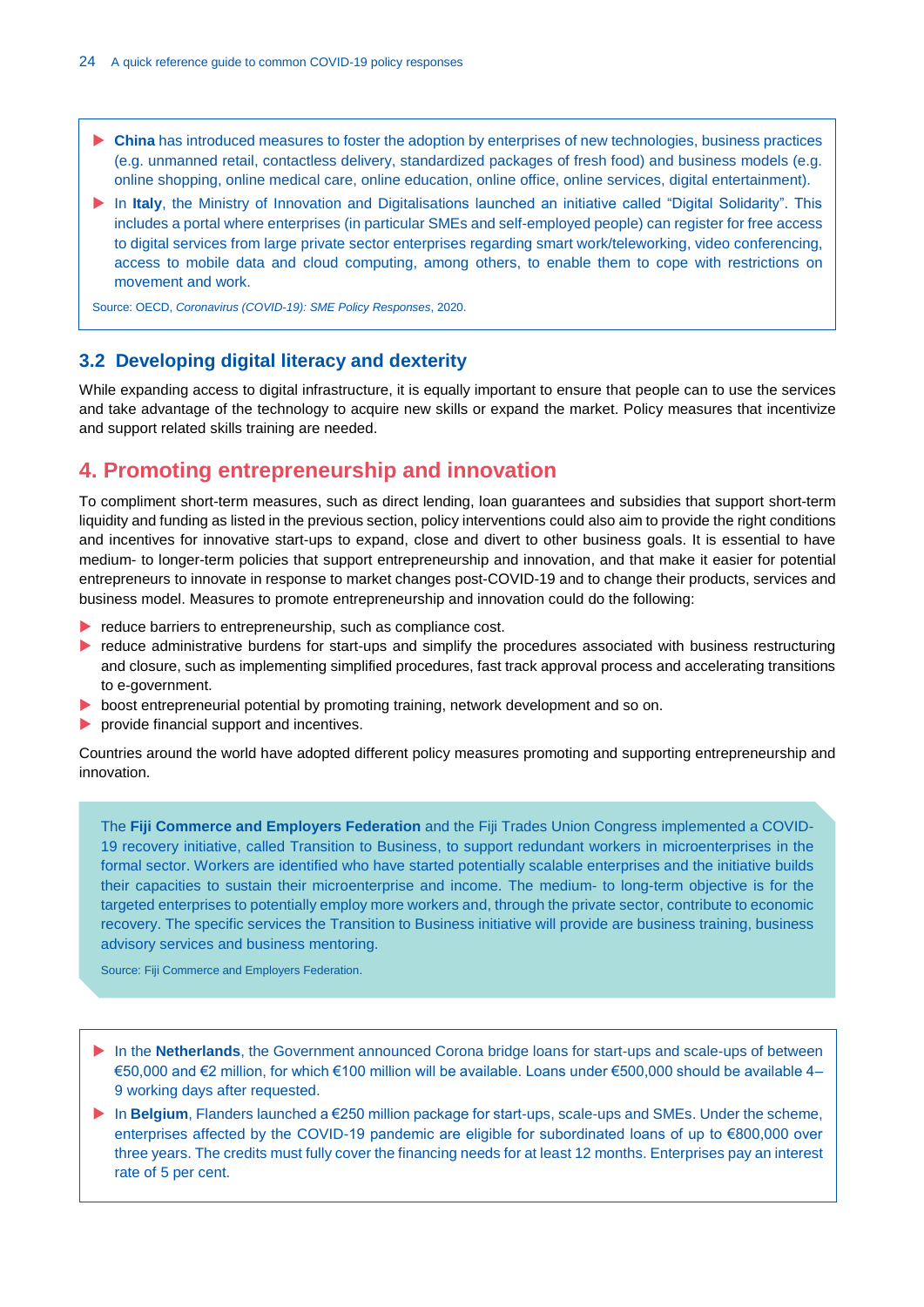▶ New Zealand launched a NZD 100 million redeployment package. Furthermore, the Government has offered NZD 25 million over the next 12 months for business consultancy support.

Source: OECD, *[Coronavirus \(COVID-19\): SME Policy Responses](https://read.oecd-ilibrary.org/view/?ref=119_119680-di6h3qgi4x&title=Covid-19_SME_Policy_Responses)*, 2020.

In **Singapore**, a FinTech Solidarity Fund of SGD 6 million has been established through public-private collaboration to support FinTech firms in continuing innovation and pursuing growth strategies like SME lending. The grant has two components, a one-time Business Sustenance Grant of SGD 20,000 to cover daily operating and working capital expenses and a Business Growth Grant for up to 70 per cent of qualifying expenses, such as professional services, wage support and hardware and software expenditure.

Source[: Singapore FinTech Association.](https://www.mas.gov.sg/-/media/MAS/Fintech/ftig-covid-icons/MAS-SFA-AMTD-FinTech-Solidarity-Grant-Infographic.pdf)

# <span id="page-25-0"></span>**5. Specific measures to support employment-intensive and/or growth industries**

Measures to tackle the spread of COVID-19 have hit certain sectors particularly hard, many countries have extended targeted support measures to their affected industries particularly tourism and hospitality, transportation and manufacturing, among others. However, in designing policies, it is important for policymakers to understand the specific constraints, issues and challenges in different sectors, therefore interactions between enterprises and regulating authorities are essential. For example, SMEs in the tourism sector could be hesitant to take a loan for fear of taking on additional debts, especially when the economic outlook for the industry is not promising in the near future.

In **Cambodia**, a six-month tax holiday has been announced for textile and garment factories, which have been particularly hit by the crisis, as well as a relief package for garment workers who are forced to take leave.

Source: OECD and ASEAN, *[Enterprise Policy Responses to COVID-19 in ASEAN: Measures to boost MSME resilience,](https://asean.org/storage/2020/06/Policy-Insight-Enterprise-Policy-Responses-to-COVID-19-in-ASEAN-June-2020v2.pdf)* Policy Insight series, 2020.

**Portugal** introduced €3 billion in state-backed credit guarantees and a €200 million credit line to support the treasury needs of enterprises, with a credit line of €60 million available for microenterprises in the tourism sector.

Source: OECD, *[Coronavirus \(COVID-19\): SME Policy Responses,](https://read.oecd-ilibrary.org/view/?ref=119_119680-di6h3qgi4x&title=Covid-19_SME_Policy_Responses)* 2020.

## <span id="page-25-1"></span>**6. Supporting small-scale cross border trade**

The potential for small-scale cross border trade to contribute to food security, provide employment and allow inexpensive access to goods and services otherwise unavailable or in short supply is widely recognized, especially in many border communities and in landlocked or small island States. In response to the closing of borders and lockdown restrictions which have significantly impacted the livelihoods of thousands of people, governments could collaborate and implement support measures such as cooperative arrangements among small-scale cross border traders to organize their supply chains and remove unnecessary controls and procedures. This would enable business continuity, promote access to essential goods and services and preserve income.

The Southern African Development Community recently approved revised guidelines for cross border transportation of goods in response to the COVID‑ 19 pandemic. The revised guidelines aim to structure smooth and harmonized processing of COVID-19 regulations among member States, including Angola, Botswana, Comoros, Democratic Republic of Congo, Eswatini, Lesotho, Madagascar, Malawi, Mauritius, Mozambique, Namibia, Seychelles, South Africa, Tanzania, Zambia and Zimbabwe.

Source: Thando Mnkandhla, ["SADC approves new cross-border rules",](https://southerntimesafrica.com/site/news/sadc-approves-new-cross-border-rules) The Southern Times, 26 June 2020.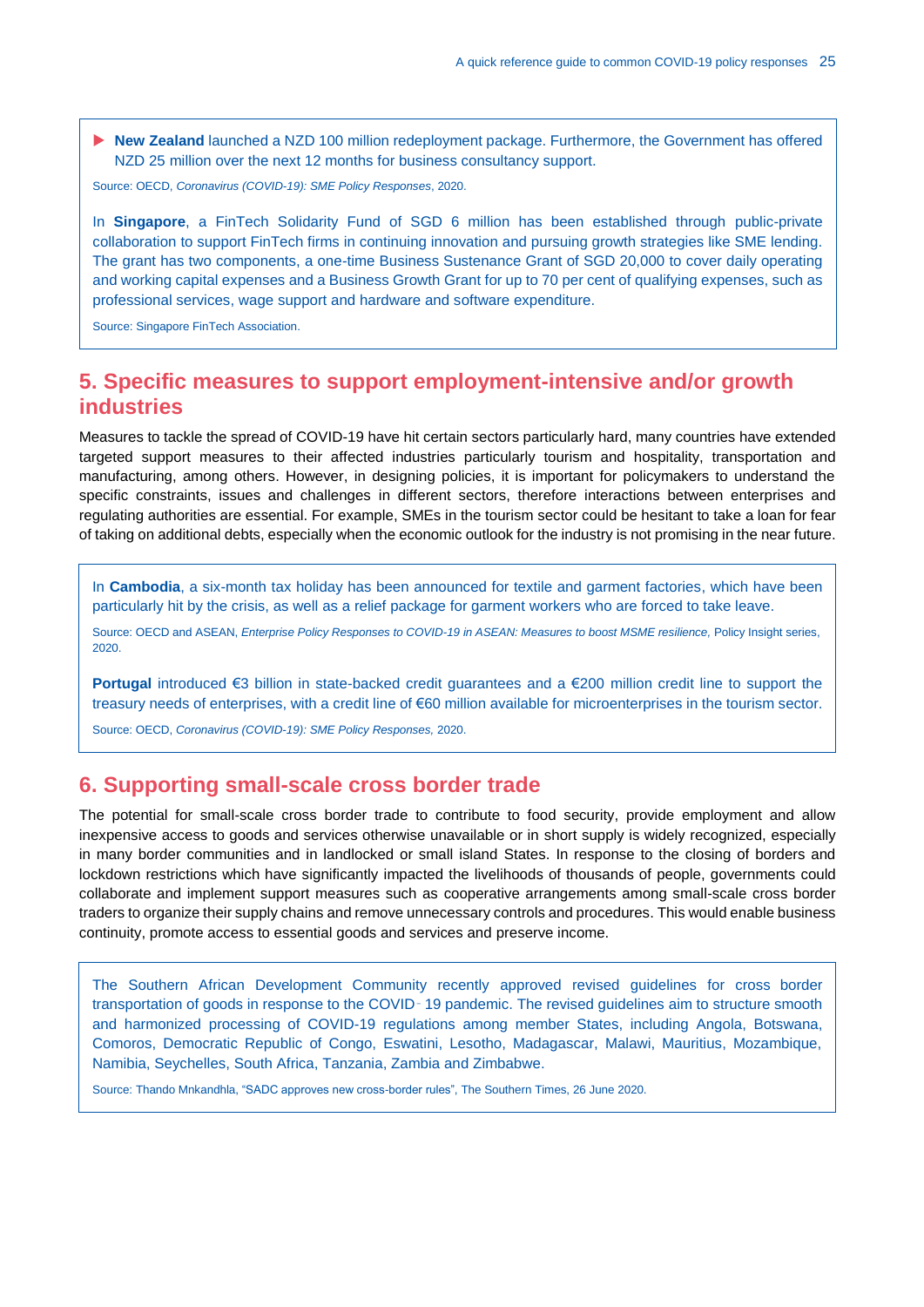# <span id="page-26-0"></span>**7. Public procurement**

Public procurement could have a significant impact on local enterprises, especially in a time of crisis. Simplifying the public procurement rules and allowing institutions to bypass certain provisions of public procurement laws to facilitate government purchases from local community enterprises would help to expand market opportunities for MSMEs, provide a path for enterprise growth and local job creation and promote innovation. Governments can establish a coherent, comprehensive and coordinated legal and regulatory framework to support the functioning of the public procurement system as a whole. 17

- In Mexico, a minimum of 35 per cent of the total value of goods, services, and public works procured by federal entities and districts must be contracted to SMEs, national departments and agencies must design and implement programs facilitating procurement from SMEs in all areas of frequent spending; and preferences for SMEs are established in situations where several bidders meet tender requirements and achieve the same tender scores.
- In **India**, it is mandatory that government agencies procure a minimum of 20 per cent of goods and services from micro and small enterprises.
- In **South Africa**, Preferential Procurement Regulations call for procuring entities to subcontract 30 per cent of the value of the contract to SMEs or designated disadvantaged groups.
- In the **Republic of Korea**, the Korean Public Procurement Service Authority has adopted several measures to increase small enterprise participation in government procurement, through the Korea On-line E-Procurement System.

Source: ILO, ["Enabling Environment for Sustainable Enterprises and the Post COVID-19 Rapid Response",](https://www.ilo.org/empent/Publications/WCMS_750320/lang--en/index.htm) ILO brief, June 2020.

<sup>&</sup>lt;sup>17</sup> ILO[, "Enabling Environment for Sustainable Enterprises and the Post COVID-19 Rapid Response",](https://www.ilo.org/empent/Publications/WCMS_750320/lang--en/index.htm) ILO brief, June 2020.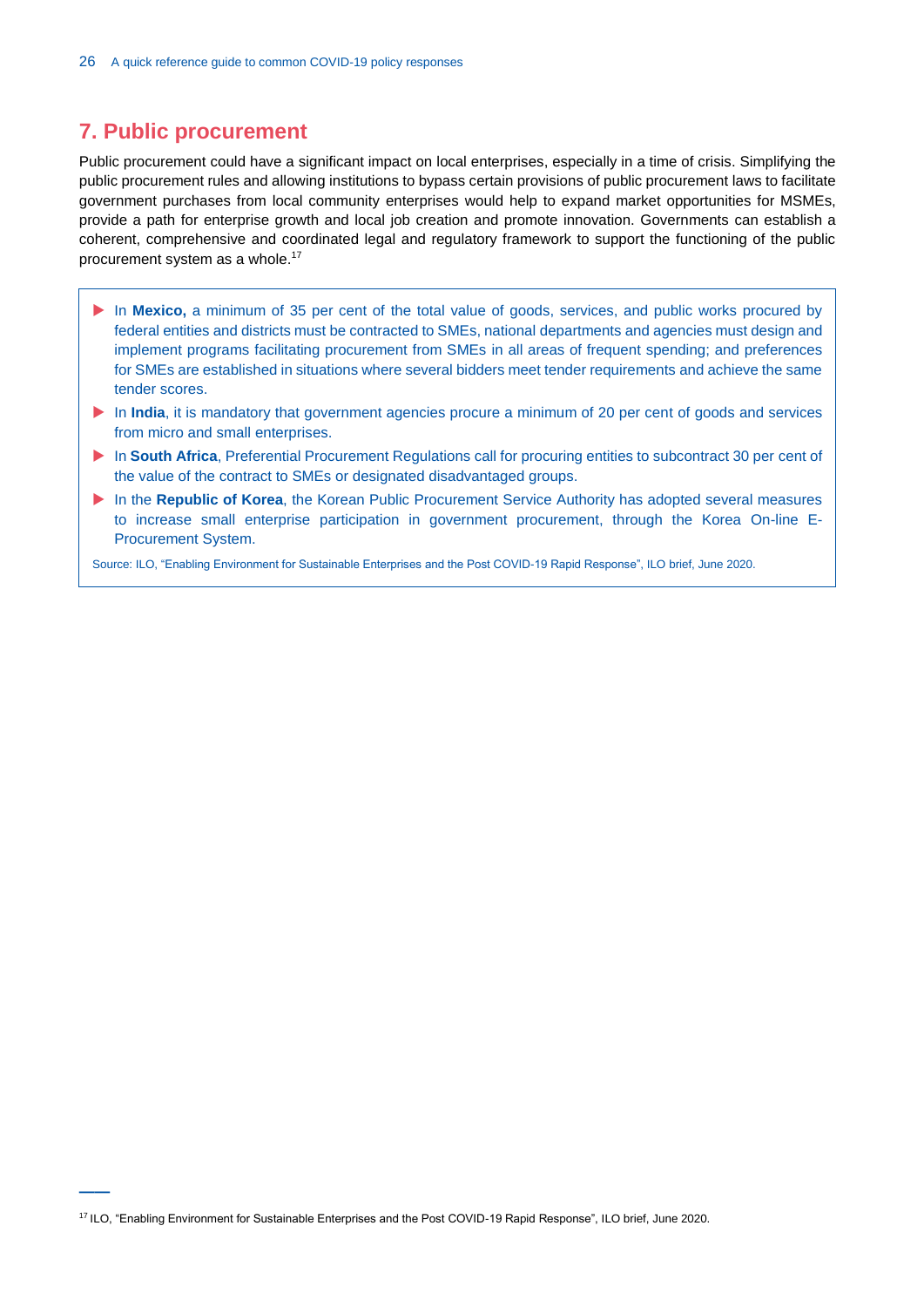# <span id="page-27-0"></span>**Recovery phase**

As governments relax restrictions, the goal of policy responses will shift from adjusting to the crisis to recovering from it. Therefore, in this longer-term phase of the response to COVID-19, the focus should shift to establishing a better foundation for the future and restoring business confidence. Targeted initiatives that buttress demand while promoting employment creation, economic diversification and structural transformation, productivity, skill development, leveraging digitalization and supporting investment for green growth are some of the essential policy aims for a sustained and inclusive recovery. It may include some of the medium-term policy measures that were described in the previous section on the adjustment phase. It is critical that the recovery phase anticipates continued but less disruptive waves of the pandemic with associated economic disruptions.

# <span id="page-27-1"></span>**1. Easing border control and protecting public health**

The key to economic recovery is to open borders and to resume full trade and economic activities. However, it is important that appropriate risk management and health controls are in place as open boarders will bring commensurate associated risks of exposure to COVID-19. Some countries have categorized and identified "green zone" countries as those that are considered safe for reopening.

# <span id="page-27-2"></span>**2. Promoting investment**

#### <span id="page-27-3"></span>**2.1 Attracting investment**

Investment policies play an important role in contributing to long-term recovery from the devastating economic and social effects of the COVID-19 pandemic. Many countries have taken measures to promote and support investments particularly in domestic industries. Some of the common policy measures that can be implemented to attract investment are as follows: reduce administrative burdens and bureaucratic obstacles for foreign direct investment, reduce corporate tax rates, step up public investment in infrastructure development, accelerate the use of online tools and e-platforms, remove bottlenecks in air, sea, rail and road transport to facilitate logistics and set up investment promotion agencies are some of the common policy measures that can be implemented to attract investment into the country.

- **In China**, the National Development and Reform Commission and the Ministry of Commerce would revise the Catalogue of Industries Encouraging Foreign Investment. Tariffs on self-use equipment imported for foreign investment projects encouraged by the Catalogue will continue to be waived, within the investment quota. For projects exceeding the investment quota, enterprises can apply to the Provincial Development and Reform Commission for tariff exemptions.
- In **Egypt**, the Government announced a reduction of nearly 20 per cent in the price of natural gas for industrial use and a cut of nearly 10 per cent in the price for electricity for heavy industries in the context of the pandemic. The Government also announced a freeze in electricity prices for other industries for at least three years.

Source: United Nations Conference on Trade and Development[, "Investment policy responses to the COVID-19 pandemic",](https://unctad.org/en/PublicationsLibrary/diaepcbinf2020d3_en.pdf) *Investment Policy Monitor*, Special issue No. 4, May 2020.

## <span id="page-27-4"></span>**2.2 Incentives and facilitation to restore international trade**

here is a need to boost confidence in trade and global markets by improving the transparency of trade-related policy actions and intentions. Some measures that were implemented in the survival or adjustment phase could be continued in the recovery phase to further boost growth and diversify the economy. Those measures include securing international declarations in support of investment; negotiating tariff reductions and tariff elimination where possible; enhancing transparency, control and inspection; digitizing, automation and streamlining border processes; and expediting certification procedures to allow new products to be traded. The use of online services that allow traders to electronically submit applications for permits and licences and obtain the corresponding certificates from border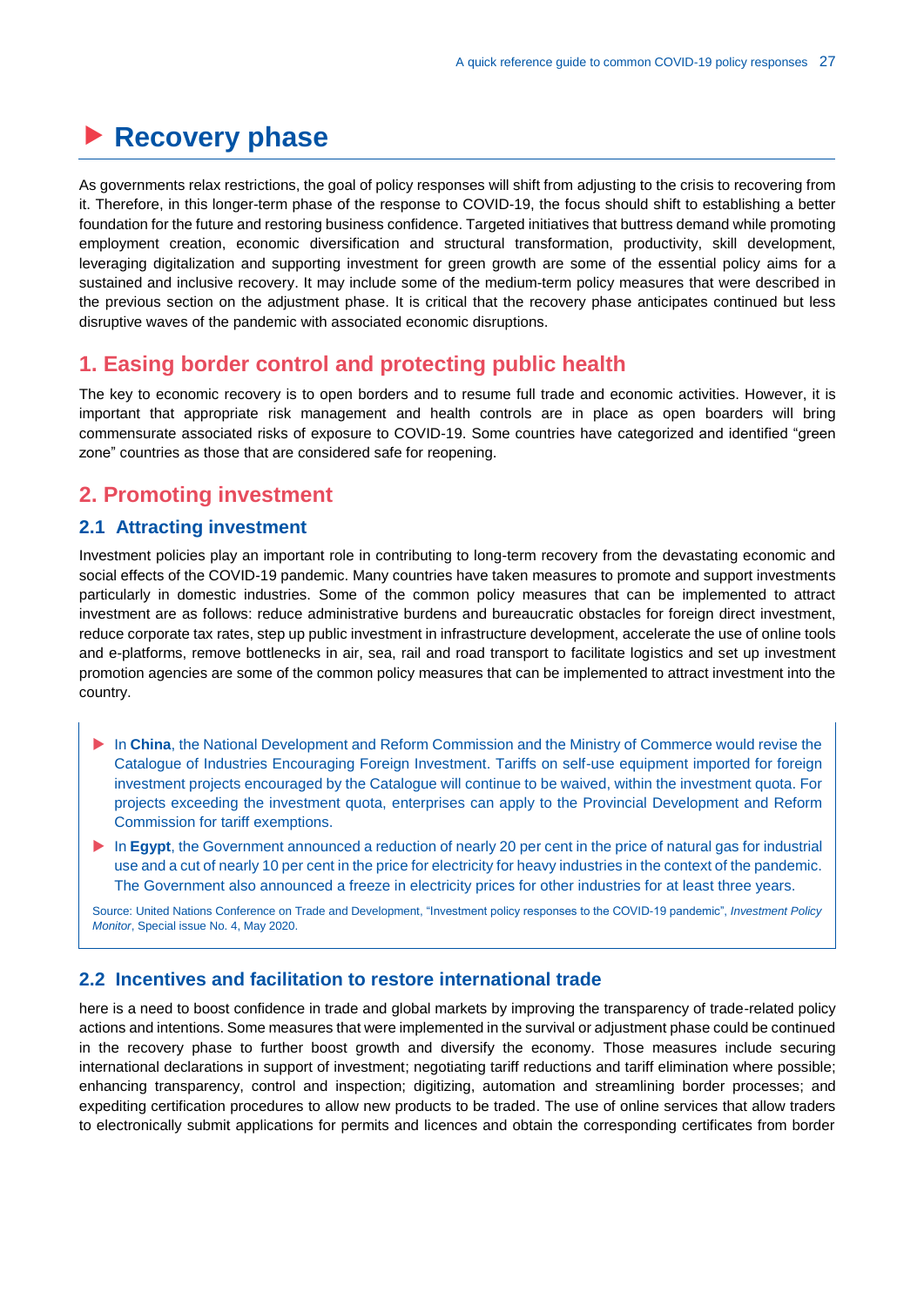regulating agencies would eliminate physical interaction during the critical period of the crisis, and it would help to strengthen international trade and transport facilitation in the medium to long term.<sup>18</sup>

Proposals of the **Japan Business Federation** for trade facilitation:

- **EXECUTE:** encourage the international community to temporarily abolish tariffs on medical goods, etc. set out by the World Customs Organization.
- facilitate the movement of natural persons required to increase production of medical supplies, etc. and to develop, test, manufacture, and distribute therapeutic drugs and vaccines.
- urge the international community to quickly remove trade restrictions adopted as COVID-19 countermeasures and ensure transparency in their trade measures.

Source: Japan Business Federation.

- ▶ The **European Union** has relaxed requirements for consignees to provide proof of empowerment of an agent to act on her/his behalf in the clearing of e-commerce shipments, to expedite customs decisions on critical commodities and to provide additional time for applicants to obtain and provide any additional information required by customs, to reduce fees and guarantees and to provide greater time for payments in certain hardship situations and other facilitation initiatives.
- In **Panama**, paperwork for the entry of goods, transshipment, transit, as well as any customs regime in ports, airports and land borders, are carried out on an electronic platform, the Customs Management Integrated System. The documents presented through the electronic platform are valid provided originals are subsequently presented.

## <span id="page-28-0"></span>**2.3 Export credit insurance schemes**

Policy measures to support and facilitate international trade include temporary measures, such as short-term credit guarantees, insurance for indirect export transactions, extensions of policy cover, export credit guarantees for existing loans, increased percentage of coverage of counter-guarantees and capital financing cover, cancellation of upfront deposits and fast track approval processes.

**Botswana** Export Credit Insurance has rolled out a BWP 1 billion loan guarantee scheme as part of the COVID-19 government fiscal policy measures to encourage lending to qualifying enterprises by offering a partial government guarantee of 80 per cent to commercial banks and banks established by Botswana legislation.

Source: Pauline Dikuelo, ["BECI Rolls Out P1B Loan Guarantee Scheme",](https://www.mmegi.bw/index.php?aid=86071&dir=2020/june/29) *The Monitor*, 29 June 2020.

# <span id="page-28-1"></span>**3. Promoting labour market flexibility**

**——**

During this crisis, legislative provisions in some countries may have prevented enterprises from pursuing some innovations that could have contributed to business continuity. Some governments and social partners have agreed on temporary measures to relax some legislated obligations to enable business to implement flexible work arrangement. The temporary measures would allow variation in the terms and conditions of employment or collective agreements. Legislative review is necessary and rigid labour laws and regulations may need to be reformed so that they promote employment creation, safeguard the rights of workers and align with trends in technology and digital disruption, while remaining relevant in crisis situations like the COVID-19 pandemic. For example, as work from home is likely to become a more common practice, there will be a need to assess the legal implications of workplace insurance and workers compensation schemes. The rationale for both is that at the employer has control over the workplace and so owes a duty of care to workers in the premises. When an employee works from home, the workplace

<sup>&</sup>lt;sup>18</sup> ILO[, "Enabling Environment for Sustainable Enterprises and the Post COVID-19 Rapid Response",](https://www.ilo.org/empent/Publications/WCMS_750320/lang--en/index.htm) ILO brief, June 2020.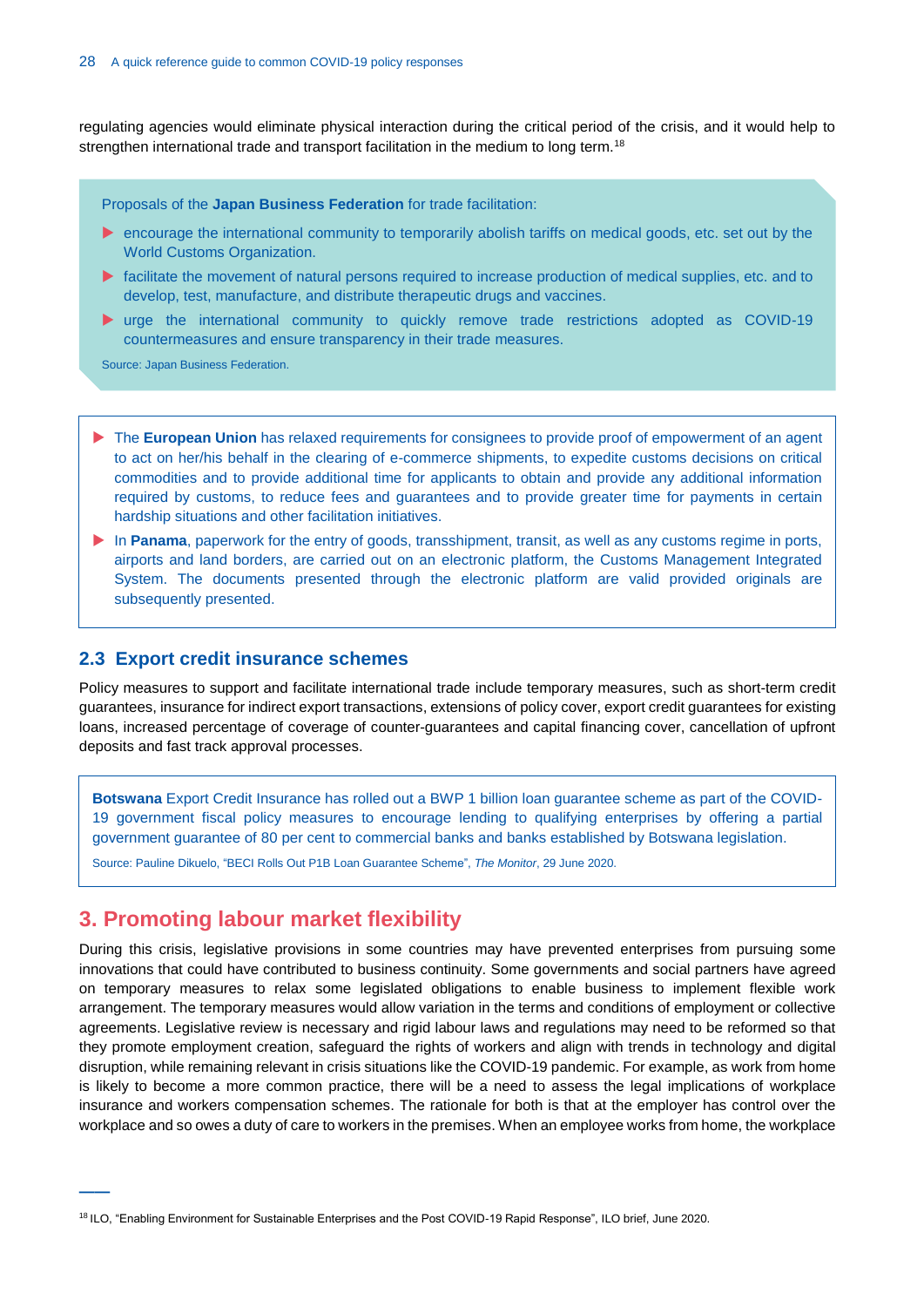is not under the control of the employer. Tripartite committees should be established to review the existing regulations and make recommendations.

The **Cambodian Federation of Employers and Business Associations** and the **Employers' Confederation of Thailand** will put forward a proposal to review the existing laws and regulations to ensure they are in line with the current digital technology trends and relevant in times of crisis, such as the COVID-19 crisis.

# <span id="page-29-0"></span>**4. Investing in productivity**

## <span id="page-29-1"></span>**4.1 Productivity**

Productivity is important because it enables enterprises to thrive, grow, innovate and compete nationally and internationally. Governments need to recognize productivity as a critical driver of sustainable economic growth and recovery. It is also critical to shaping the world of work going forward. While productivity can be driven by technology, it also requires the right level of skills to be deployed to make it effective. Governments can encourage enterprises to invest in productivity enhancements through incentives, support for research and development, and schemes to support skills development and training, and by promoting models for skills- or performance-based pay systems and so on.

The **Japan Business Federation** and the **Korean Employers Federation** have been advocating for reform of their respective wage system from the existing system based on seniority to a system based on productivity and performance.

Source: Japan Business Federation and the Korean Employers Federation.

## <span id="page-29-2"></span>**4.2 Education and skill development**

The crisis has particularly highlighted the importance of skills agility and portability, within and between countries. Greater digitalization and automation will increase the need for digital literacy and skills. Proactive policies on upskilling, reskilling and promoting skill portability are essential in preparing the workforce to meet the changing demand in the economy, especially for young people and recent graduates. EBMOs have advocated for some longerterm policy measures, including adjustment phase policies that emphasized digital technologies and occupational safety and health and hygiene, increasing productivity in multiple work arrangements, addressing skills mismatches, connecting labour market needs with formal education systems and supporting effective formal and informal lifelong learning, including apprenticeships.

## <span id="page-29-3"></span>**4.3 Research and development**

Innovation and knowledge are the primary sources of long-term economic growth, and governments can support and encourage research and development and innovation. Policy measures to promote and support research and development through tax credits, grants, loans and equity finance are some of the common policies needed for a long-term sustainable recovery.

<span id="page-29-4"></span>In **Malta**, the Government has introduced a direct grants scheme of €5.3 million to support investment in research and development.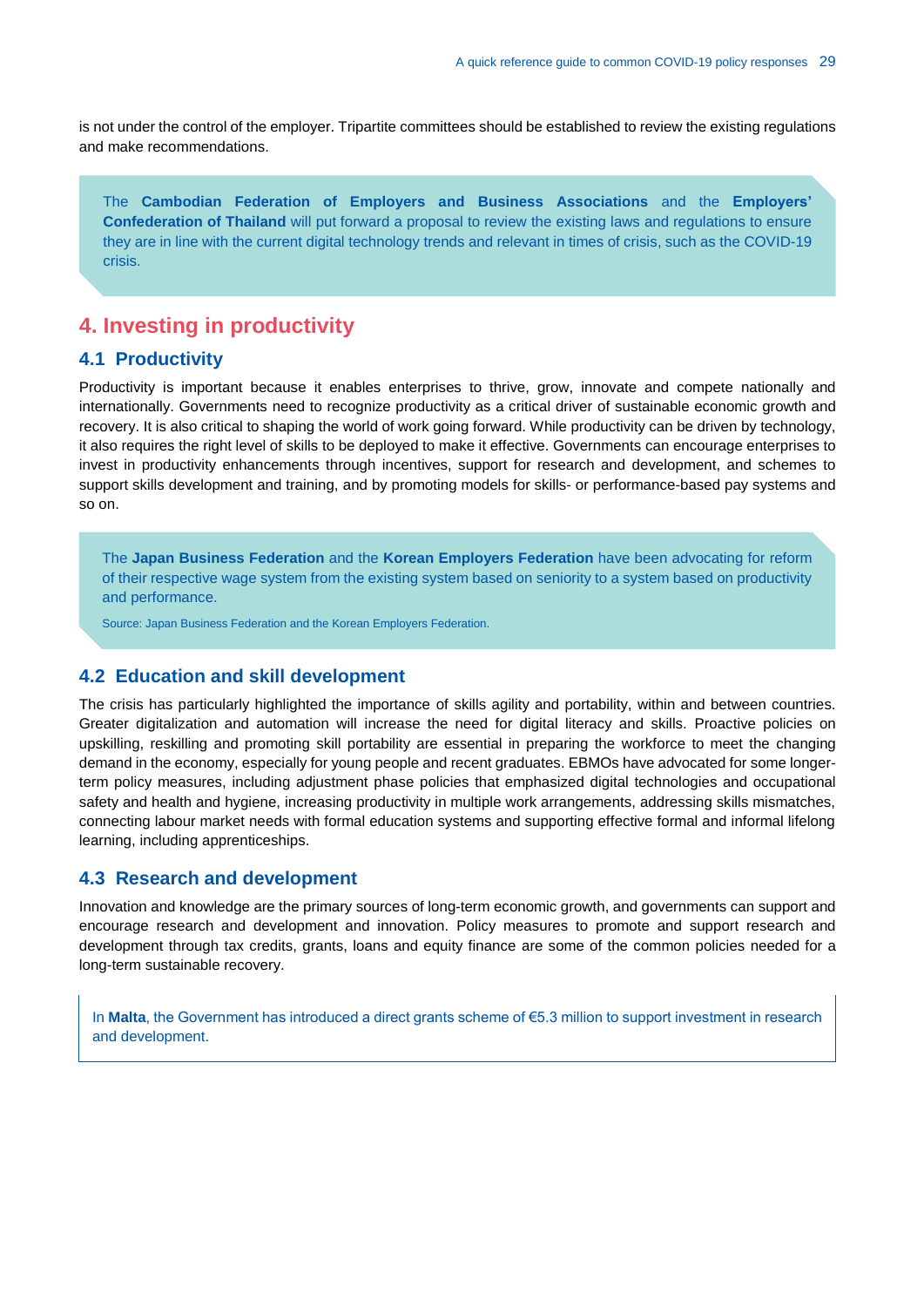## **4.4 Leveraging technology**

The crisis has accelerated the adoption of digital technologies in many enterprises. Investments in technology, automation, digital skills and preparedness for digital changes are necessary to prepare the future workforce and enable greater flexibility for business during the pandemic to maximize efficiencies and productivity. Investments in measures to leverage technology can also ensure the gains made during the lockdown period are sustained and become a foundation upon which to build back better. Many countries have established incentives and training for enterprises on how to use e-commerce platforms, better promote and describe their products or services and adjust their business models.

This recent crisis is showing that a more agile and flexible working environment can also bring about productivity growth. Measuring employee performance less on the number of hours worked each day, and more on achieving key deliverables or performance indicators is proving to be not just popular both with enterprises and employees but a critical contributor to rises in productivity. Adapting a more decentralized working environment is showing the potential to boost productivity, as well.

Mthunzi Mdwaba, International Organisation of Employers Vice-President to the ILO

Source: International Organisation of Employers, ["What the pandemic has taught us about labour productivity",](https://www.ioe-emp.org/no_cache/en/news-events-documents/news/news/1592571469-what-the-pandemic-has-taught-us-about-labour-productivity/?tx_ioerelations_pi1%5Bcontext%5D=pid&tx_ioerelations_pi1%5Bfilter%5D=news&tx_ioerelations_pi1%5BcurrentPid%5D=446&tx_ioerelations_pi1%5Bnews%5D=117117&cHash=bf6046e33a20853577db4275c393acd3) 2020.

- **In Singapore**, the Government has launched Food Delivery and E-Commerce Booster Packages, which aim to support local food and beverage establishments and retailers to bring their enterprises online and diversify revenue streams.
- In **Thailand**, the Government has helped develop an online platform that connects technology start-ups to pharmacies, in order to help local pharmacies provide virtual consultation.

Source: OECD and ASEAN, *[Enterprise Policy Responses to COVID-19 in ASEAN: Measures to boost MSME resilience,](https://asean.org/storage/2020/06/Policy-Insight-Enterprise-Policy-Responses-to-COVID-19-in-ASEAN-June-2020v2.pdf)* Policy Insight series, 2020.

# <span id="page-30-0"></span>**5. Promoting business resilience**

Enterprises today face an unprecedented exposure to risk. Preparing for, mitigating and managing risk has become a key strategy in enhancing business resiliency. Governments can promote and support business continuity through incentives, such as providing subsidies or grants for training on business continuity plans, issuing clear guidance and templates, and working with financial institutions to provide incentives for the development of business continuity plans (i.e. favourable access to loans) to prepare enterprises for any unexpected crisis. Recognizing that insurance can improve risk management and increase business resilience, governments and the private sector can introduce a range of policy measures to improve the uptake of insurance.

In **Mongolia,** all new business license applications must be accompanied by a business continuity plan, with MSMEs obligated to produce a business continuity plan through one of two nationally certified providers: the Mongolian Employers Federation and the National Emergency Management Agency.

Source: Mongolian Employers Federation.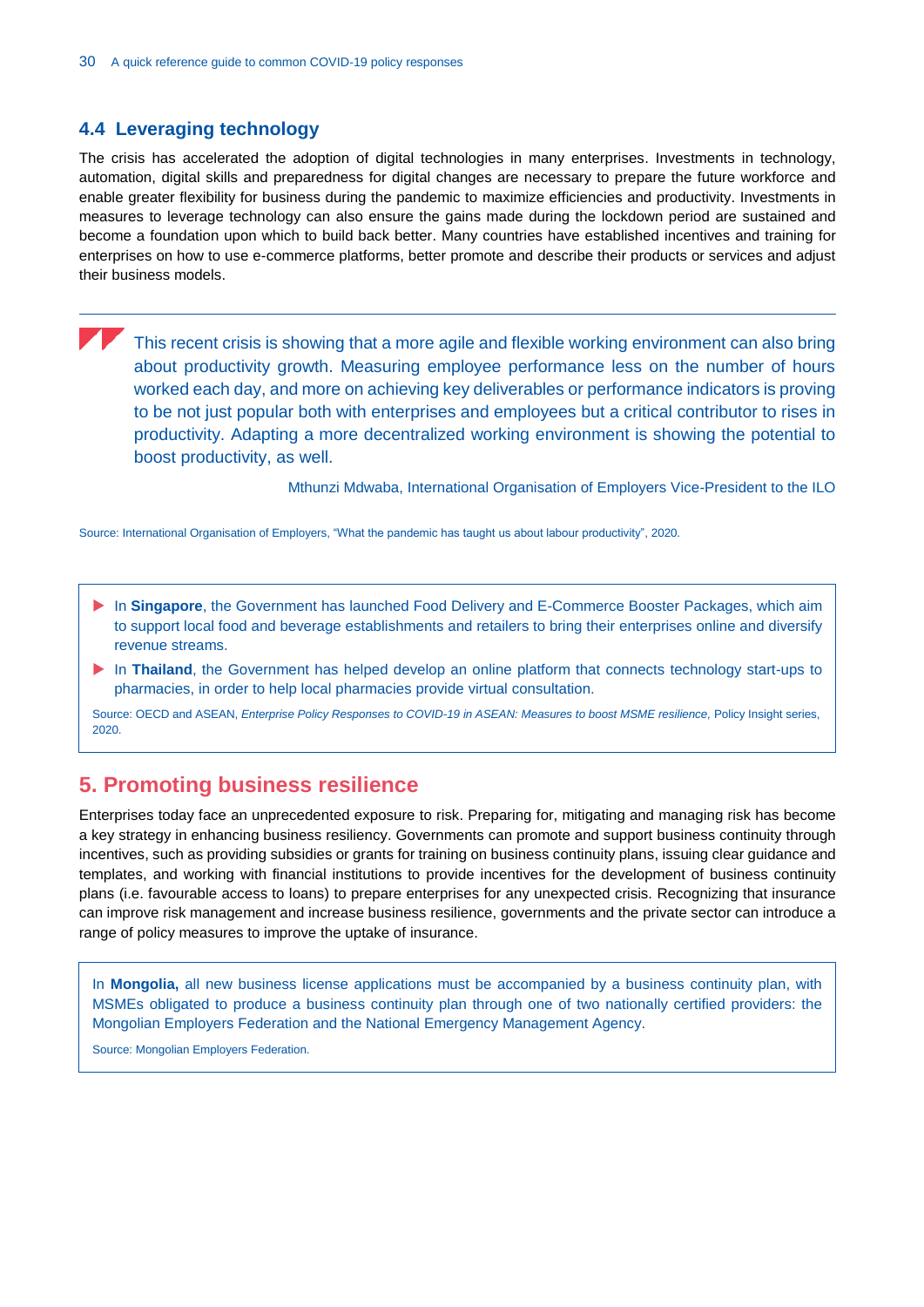The **Central Bank of the Solomon Islands** plans to increase insurance penetration to at least 20 per cent, via the introduction of new products, such as microinsurance, and by potentially issuing insurance licenses to new service providers. In response to this, the Solomon Islands National Provident Fund is looking at participating directly in the insurance market or via a partnership or distribution agreement with an existing insurer to offer insurance products and schemes for its members.

Source: Pacific Financial Inclusion Programme.

# <span id="page-31-0"></span>**6. Greening the recovery**

The effect of climate change is being felt globally and the level of risk varies with the climactic conditions in different part of the world. The impact of COVID-19 has slowed down the economy, but it has also reduced emissions of carbon dioxide significantly. As economies across the world start to reopen and activities begin to pick up, carbon dioxide emissions will begin to increase unless green recovery policies are enacted to revive the economy and generate jobs while preserving the environment and addressing climate change adaptation. The possible measures include grants, subsidies, tax incentives and low interest loans for investments in energy efficient buildings, energy efficient bulbs, subsidies for the installation of solar panels, low interest rates for loans to support low carbon technologies, tax rebates for environmentally friendly cars, measures to increase energy efficiency in industry and agriculture, and support for environmental research and development, among others.

- ▶ The **Republic of Korea** has announced a "Green New Deal" which aims to create millions of jobs in renewable energy and help the economy recover from the coronavirus pandemic. It plans to invest US\$10.8 billion by 2022 to boost the green energy sector, and it aims to reduce its dependence on coal and increase renewable energy production to 20 per cent by 2030. The Republic of Korea the first country in East Asia to pledge to reach net zero emissions by 2050.
- ▶ Germany has planned a stimulus package worth US\$146 billion till June 2020, and about 38 per cent of the stimulus has been allocated for green plans which aim for energy transition for a sustainable path towards a"Future Friendly Germany.

Source: Fahmida Khatun[, "Green economic recovery from corona pandemic",](https://www.thedailystar.net/opinion/macro-mirror/news/green-economic-recovery-corona-pandemic-1925605) *The Daily Star,* 10 July 2020.

# <span id="page-31-1"></span>**7. Revisiting social protection**

Many developing countries have introduced temporary social protection measures in response to the pandemic to facilitate access to health care, protect jobs and mitigate income loss. To increase the chances that recovery will be sustained and future crises mitigated, countries may need to progressively build on or transform temporary relief measures into comprehensive and shock-responsive social protection systems, including social protection floors, in line with human rights and ILO social security standards, as well as the 2030 Agenda for Sustainable Development.<sup>19</sup> This will require increasing and sustaining fiscal space for social protection, as well as political will. Enterprise sustainability and job protection must also be integral parts of the social protection scheme. In some Asian countries employers and workers bear the burden of contributing significantly while having no control over the management of funds which remain with governments, and many schemes are suffering from poor management of funds, low return on investment and inadequate benefits. Employers should be involved at different levels within social protection systems.

# <span id="page-31-2"></span>**8. Transitioning to the formal economy**

**——**

The COVID-19 pandemic has reinforced the need to make the transition from the informal to the formal economy a priority in national policies. Policy measures to support and facilitate the transition need to address infrastructure and institutional and economic constraints:

 Infrastructure – improve upon poor transportation, storage facilities, water, electricity, working premises, poorly developed physical markets.

<sup>19</sup> ILO, "Social protection responses to the COVID-19 pandemic in developing countries: Strengthening resilience by building universal social protection", ILO brief, May 2020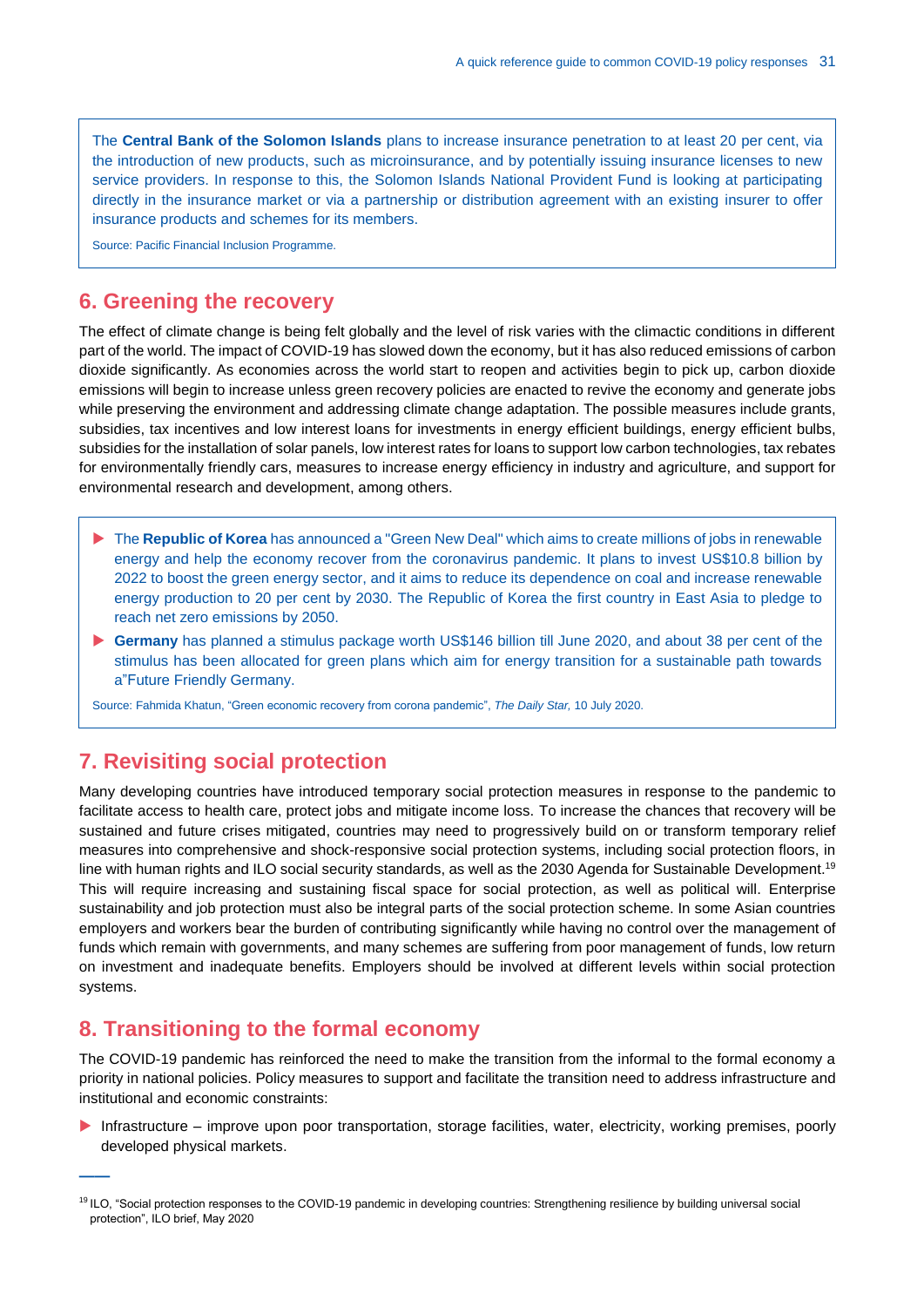- Institutions improve access to formal training, formal schooling and illiteracy, access to land and property rights, access to formal finance and banking institutions; review restrictive or cumbersome taxation systems and labour laws, excessive government regulations related to enterprise start-ups and costly procedures for business registration.
- Economic issues reduce excessive registration and transaction costs of starting or operating enterprises, provide opportunities for bulk purchase of inputs, develop solutions for the lack of funds for further investment and low and inconsistent household income.

In **Malaysia**, the Special Prihatin Grant has been designed to promote enterprise formalization and is also available for microenterprises. The grant provides one-off financial aid amounting to RM 3,000 to qualified microenterprises to ease the financial burden of the COVID-19 pandemic on their business.

Source: OECD and ASEAN, *[Enterprise Policy Responses to COVID-19 in ASEAN: Measures to boost MSME resilience,](https://asean.org/storage/2020/06/Policy-Insight-Enterprise-Policy-Responses-to-COVID-19-in-ASEAN-June-2020v2.pdf)* Policy Insight series, 2020.

# <span id="page-32-0"></span>**9. Public-private partnerships**

The collaboration and partnership between governments and the private sector plays a critical role in reviving the economy from the impact of the COVID-19 crisis. In designing the post-COVID-19 policy strategy, governments need to understand the challenges enterprises are facing and their needs, while enterprises need the support of the government to enact policies to drive the economy, accelerate investment and create jobs. A number of countries have established a public-private sector task force or economic recovery committee.

The **Seychelles Chamber of Commerce and Industry** presented a recovery and prosperity plan to the President of Seychelles on 7 July 2020. Among other things, the plan proposed the establishment of Post COVID-19 Recovery and Prosperity Committee made up of civil servants and private sector actors to revive the economy.

Source: Seychelles Chamber of Commerce and Industry.

# <span id="page-32-1"></span>**10. Improving public administration, coordination and transparency**

An effective, well-coordinated and transparent public administration is not only essential to support and facilitate the execution of well-planned polices towards recovery but to restore business confidence. Enterprises need accurate, up-to-date information on market developments and policy changes, and time bound policy measures must be reviewed regularly to ensure they meet expectations and remain relevant. Policy information must be communicated to relevant audiences.

## <span id="page-32-2"></span>**10.1 Coordination across government and between sectors**

A holistic pandemic recovery requires the capability of governments to coordinate across various levels and agencies, as well as with health-care providers, insurers, suppliers, industries and academia. Governance structures and efforts to promote cross-boundary collaboration should be promoted and grown in the recovery phase.

## <span id="page-32-3"></span>**10.2 Conduct scenario planning**

Scenario planning can help governments to better prepare for a wide range of potential challenges during the recovery phase. The scenarios for potential future waves of COVID-19 should be developed in coordination with industry, academia and non-governmental organizations that can mobilize to support various recovery scenarios.

**Taiwan, province of China,** has successfully contained the spread of the virus without a large-scale lockdown of economic activities. The Central Epidemic Command Center was mobilized at an early stage of the outbreak to address needs and challenges, and it listed more than 124 action items, including identifying cases, quarantine measures, border control and supply chain security for essential goods and services.